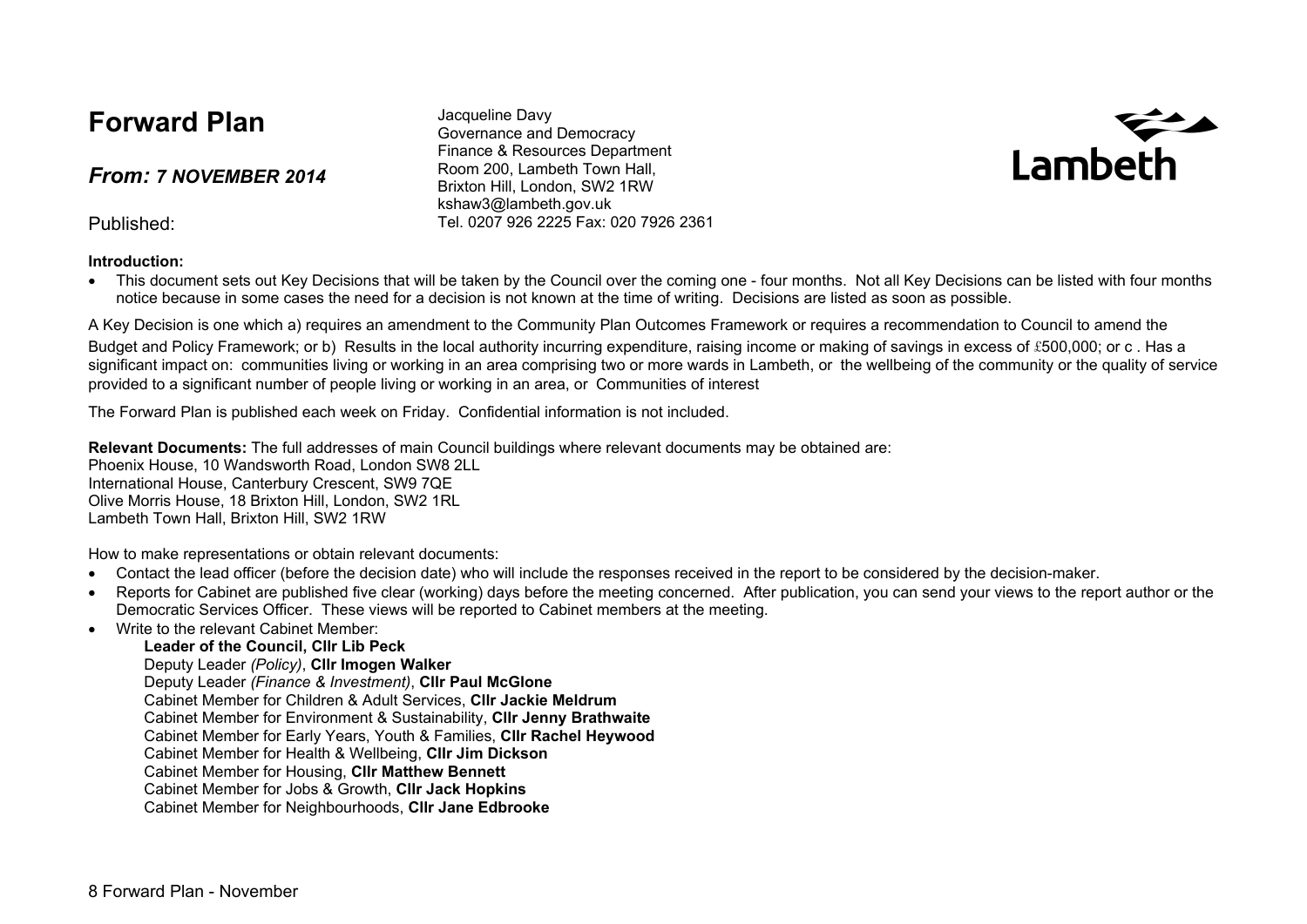6 Forward Plan - November 2014 - 2 -

.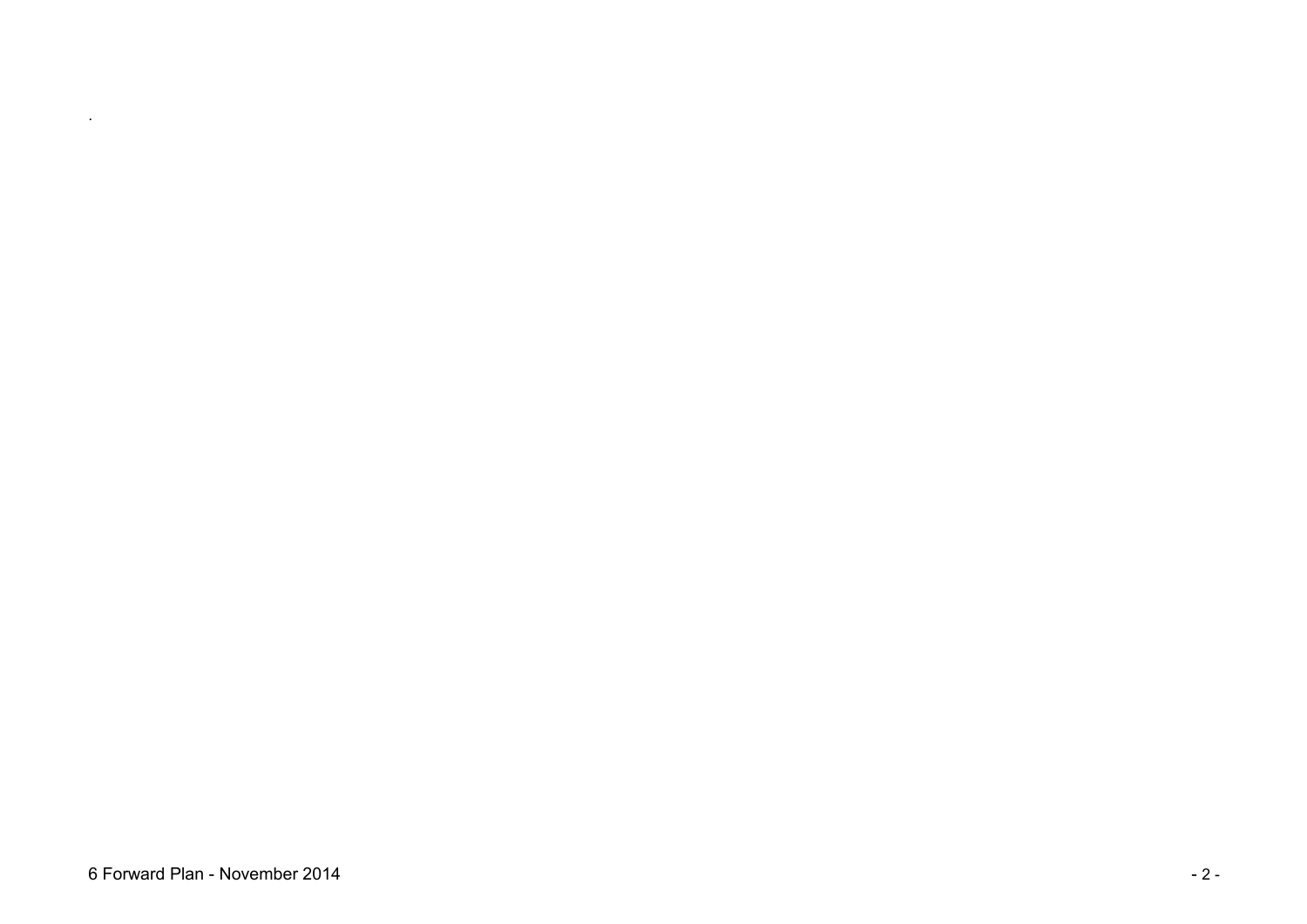| <b>Key Decision (Including Brief</b><br>Decision-maker.<br><b>Summary &amp; Expected</b><br><b>Edition of Forward Plan</b><br>when first appeared {2}<br>Outcome)<br>(including ward) $\{1\}$ | Date decision to be<br>taken $\{3\}$ | External<br><b>Consultation:</b><br>Who<br>How<br>Closing date $\{4\}$ | <b>Relevant documents</b><br>${5}$ | <b>Lead Officer (to whom</b><br>representations should be<br>made, and holder of<br>documents) ${6}$ |
|-----------------------------------------------------------------------------------------------------------------------------------------------------------------------------------------------|--------------------------------------|------------------------------------------------------------------------|------------------------------------|------------------------------------------------------------------------------------------------------|
|-----------------------------------------------------------------------------------------------------------------------------------------------------------------------------------------------|--------------------------------------|------------------------------------------------------------------------|------------------------------------|------------------------------------------------------------------------------------------------------|

# **Reports to be considered by Cabinet**

| Lambeth Child Employment By<br>Laws                                                                                                                                                    | Cabinet          | 10 Nov 2014 | Extensive campaign<br>with posters, leaflets                                         | Lambeth Child<br><b>Employment By Laws</b> | Cathy Twist, Delivery<br>Director, Education, Learning                                               |
|----------------------------------------------------------------------------------------------------------------------------------------------------------------------------------------|------------------|-------------|--------------------------------------------------------------------------------------|--------------------------------------------|------------------------------------------------------------------------------------------------------|
| The proposal is to set local By                                                                                                                                                        | Council          | 19 Nov 2014 | and newspaper                                                                        |                                            | and Skills                                                                                           |
| Laws which govern and support<br>children between the ages of 13-<br>16 (of statutory school age)<br>whilst employed by businesses<br>registered and operating in the<br>Lambeth area. | 15 November 2013 |             | articles and adverts.<br>Email to all Lambeth<br>school head teachers<br>& governors |                                            | Keisha Rose, Secondary<br>Admissions and Child<br><b>Employment Officer</b><br>ctwist@lambeth.gov.uk |
|                                                                                                                                                                                        |                  |             |                                                                                      |                                            | KRose@lambeth.gov.uk<br><b>International House</b><br>Tel: 020 7926 9541                             |
| All Wards                                                                                                                                                                              |                  |             |                                                                                      |                                            |                                                                                                      |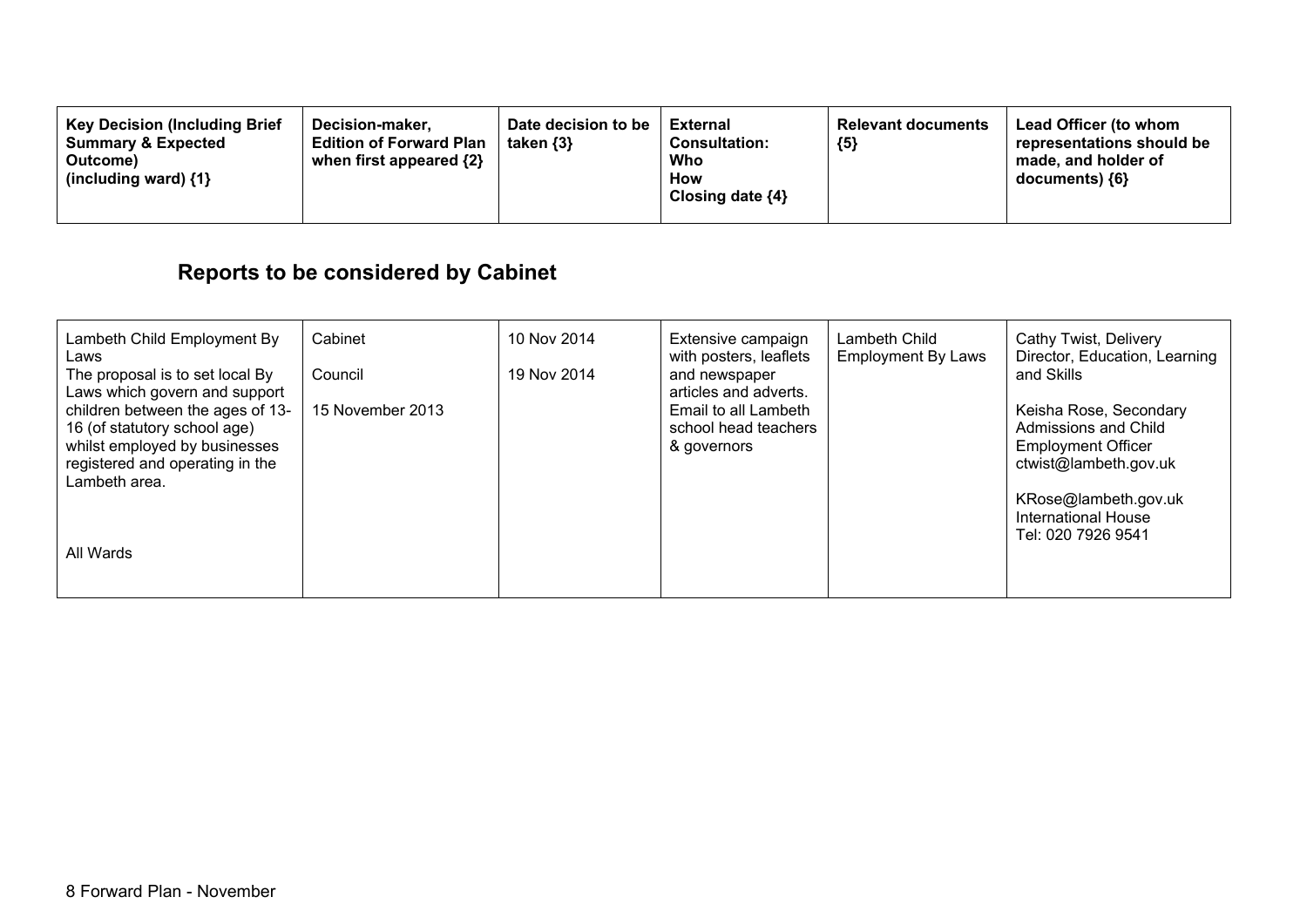| <b>Key Decision (Including Brief</b><br>Date decision to be<br>Decision-maker.<br><b>Summary &amp; Expected</b><br><b>Edition of Forward Plan</b><br>taken $\{3\}$<br>when first appeared $\{2\}$<br>Outcome)<br>(including ward) $\{1\}$ | External<br><b>Consultation:</b><br>Who<br><b>How</b><br>Closing date $\{4\}$ | <b>Relevant documents</b><br>${5}$ | <b>Lead Officer (to whom</b><br>representations should be<br>made, and holder of<br>documents) {6} |
|-------------------------------------------------------------------------------------------------------------------------------------------------------------------------------------------------------------------------------------------|-------------------------------------------------------------------------------|------------------------------------|----------------------------------------------------------------------------------------------------|
|-------------------------------------------------------------------------------------------------------------------------------------------------------------------------------------------------------------------------------------------|-------------------------------------------------------------------------------|------------------------------------|----------------------------------------------------------------------------------------------------|

| Lambeth Local Plan - Main<br>Modifications<br>To agree main modifications to<br>the Lambeth Local Plan for<br>public consultation. To agree a<br>revised Local Development<br>Scheme (programme for<br>preparation of future planning<br>policy documents). These are<br>the next steps required by the<br>statutory examination of the<br>Lambeth Local Plan.<br>All Wards | Cabinet<br>5 September 2014 | 10 Nov 2014 | A six-week minimum<br>public consultation on<br>the main<br>modifications to the<br>Lambeth Local Plan,<br>is required by the<br>examination<br>Inspector to address<br>issues of soundness.<br>Only the<br>modifications will be<br>open for comment,<br>not the rest of the<br>Plan. Responses<br>received will be sent<br>to the Inspector for<br>consideration and will<br>inform her final<br>report. | Lambeth Local Plan -<br><b>Main Modifications</b> | Alan Vinall<br>avinall@lambeth.gov.uk<br>1st Floor, Phoenix House<br>Tel: 020 7926 1212 |
|-----------------------------------------------------------------------------------------------------------------------------------------------------------------------------------------------------------------------------------------------------------------------------------------------------------------------------------------------------------------------------|-----------------------------|-------------|------------------------------------------------------------------------------------------------------------------------------------------------------------------------------------------------------------------------------------------------------------------------------------------------------------------------------------------------------------------------------------------------------------|---------------------------------------------------|-----------------------------------------------------------------------------------------|
|-----------------------------------------------------------------------------------------------------------------------------------------------------------------------------------------------------------------------------------------------------------------------------------------------------------------------------------------------------------------------------|-----------------------------|-------------|------------------------------------------------------------------------------------------------------------------------------------------------------------------------------------------------------------------------------------------------------------------------------------------------------------------------------------------------------------------------------------------------------------|---------------------------------------------------|-----------------------------------------------------------------------------------------|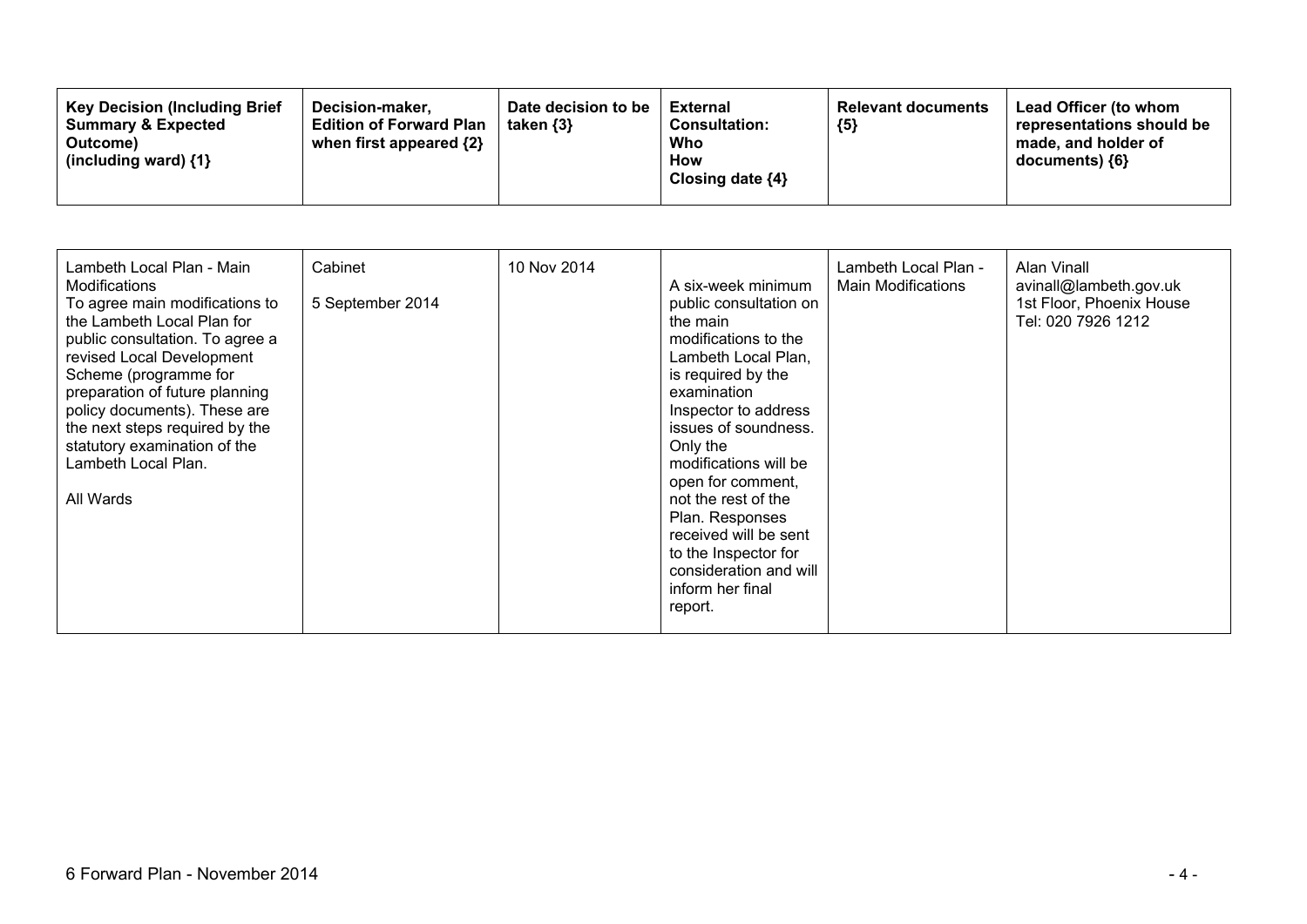| <b>Key Decision (Including Brief</b><br>Decision-maker.<br><b>Summary &amp; Expected</b><br>Outcome)<br>(including ward) $\{1\}$ | Date decision to be<br>taken $\{3\}$<br><b>Edition of Forward Plan</b><br>when first appeared $\{2\}$ | <b>External</b><br><b>Consultation:</b><br>Who<br>How<br>Closing date $\{4\}$ | <b>Relevant documents</b><br>${5}$ | <b>Lead Officer (to whom</b><br>representations should be<br>made, and holder of<br>$documents)$ {6} |
|----------------------------------------------------------------------------------------------------------------------------------|-------------------------------------------------------------------------------------------------------|-------------------------------------------------------------------------------|------------------------------------|------------------------------------------------------------------------------------------------------|
|----------------------------------------------------------------------------------------------------------------------------------|-------------------------------------------------------------------------------------------------------|-------------------------------------------------------------------------------|------------------------------------|------------------------------------------------------------------------------------------------------|

| Community Infrastructure Levy<br><b>Discretionary Relief Policy</b><br><b>Statements</b><br>For the Cabinet to adopt<br>statements on availability of CIL<br>relief, to allow future discretion<br>on CIL relief.<br>All Wards | Cabinet<br>26 September 2014 | 10 Nov 2014 | <b>CIL Discretionary</b><br><b>Relief Policy</b><br><b>Statements</b> | Clive Fraser, Team Leader,<br>Regeneration, Strategy and<br>Policy<br>cfraser@lambeth.gov.uk<br><b>Corporate Services</b><br>Department, Phoenix House,<br>10 Wandsworth Road,<br>London, SW8 2LL<br>Tel: 020 7926 1178<br>020 7926 1245 |
|--------------------------------------------------------------------------------------------------------------------------------------------------------------------------------------------------------------------------------|------------------------------|-------------|-----------------------------------------------------------------------|------------------------------------------------------------------------------------------------------------------------------------------------------------------------------------------------------------------------------------------|
| Lambeth's Housing Stock<br>To consider the management of<br>Lambeth's housing stock at the<br>end of the Council's contract with<br>Lambeth Living<br>All Wards                                                                | Cabinet<br>17 October 2014   | 10 Nov 2014 | Lambeth's Housing<br><b>Stock</b>                                     | Lynette Peters, Strategy and<br><b>Client Manager</b><br>lpeters2@lambeth.gov.uk<br>Lambeth Living, Hambrook<br>House<br>Tel: 020 7926 3762                                                                                              |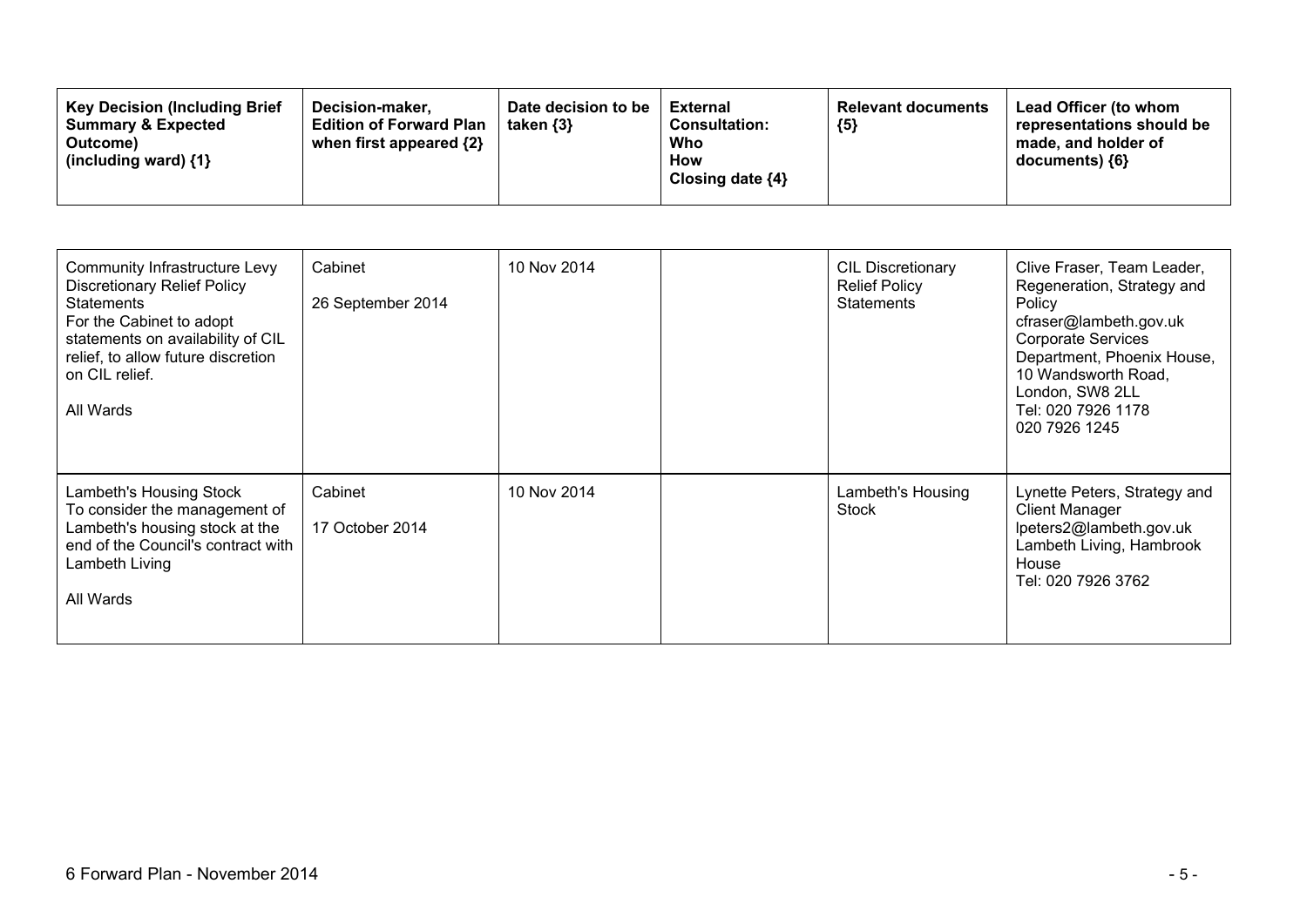| <b>Key Decision (Including Brief</b><br><b>Summary &amp; Expected</b><br>Outcome)<br>(including ward) $\{1\}$ | Date decision to be<br>Decision-maker.<br><b>Edition of Forward Plan</b><br>taken $\{3\}$<br>when first appeared {2} | External<br><b>Consultation:</b><br>Who<br>How<br>Closing date $\{4\}$ | <b>Relevant documents</b><br>${5}$ | Lead Officer (to whom<br>representations should be<br>made, and holder of<br>$documents)$ {6} |
|---------------------------------------------------------------------------------------------------------------|----------------------------------------------------------------------------------------------------------------------|------------------------------------------------------------------------|------------------------------------|-----------------------------------------------------------------------------------------------|
|---------------------------------------------------------------------------------------------------------------|----------------------------------------------------------------------------------------------------------------------|------------------------------------------------------------------------|------------------------------------|-----------------------------------------------------------------------------------------------|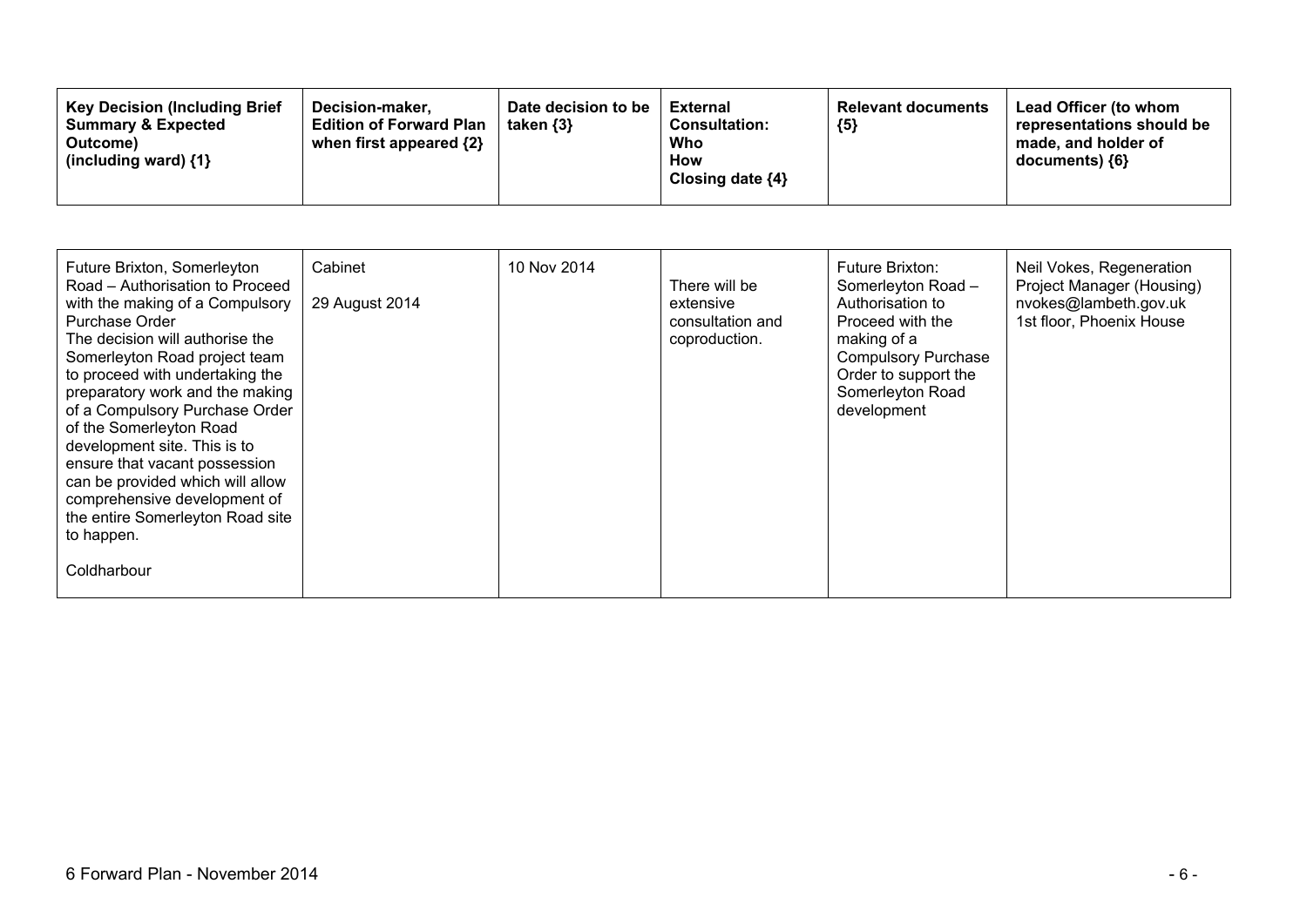| <b>Key Decision (Including Brief</b><br><b>Summary &amp; Expected</b><br>Outcome)<br>(including ward) $\{1\}$ | Decision-maker.<br><b>Edition of Forward Plan</b><br>when first appeared {2} | Date decision to be<br>taken $\{3\}$ | <b>External</b><br><b>Consultation:</b><br>Who<br>How<br>Closing date $\{4\}$ | <b>Relevant documents</b><br>${5}$ | Lead Officer (to whom<br>representations should be<br>made, and holder of<br>documents) {6} |
|---------------------------------------------------------------------------------------------------------------|------------------------------------------------------------------------------|--------------------------------------|-------------------------------------------------------------------------------|------------------------------------|---------------------------------------------------------------------------------------------|
|---------------------------------------------------------------------------------------------------------------|------------------------------------------------------------------------------|--------------------------------------|-------------------------------------------------------------------------------|------------------------------------|---------------------------------------------------------------------------------------------|

| Your New Town Hall -<br>Authorisation to promote a<br>Compulsory Purchase Order in<br>respect of land and interests at 1<br><b>Town Hall Parade</b><br>To approve the promotion of a<br>Compulsory Purchase Order of 1<br>Town Hall Parade n order to<br>secure the necessary land and<br>interests needed to deliver the<br>YNTH project.<br><b>Brixton Hill</b> | Cabinet<br>24 October 2014 | 8 Dec 2014 |                                                                                                                                                                                                                             | Your New Town Hall -<br>Authorisation to<br>promote a Compulsory<br>Purchase Order in<br>respect of land and<br>interests at 1 Town<br>Hall Parade | Mark Hynes, Borough<br>Solicitor, Director of<br><b>Corporate Affairs</b><br>mhynes@lambeth.gov.uk<br>2nd Floor, Lambeth Town<br>Hall |
|-------------------------------------------------------------------------------------------------------------------------------------------------------------------------------------------------------------------------------------------------------------------------------------------------------------------------------------------------------------------|----------------------------|------------|-----------------------------------------------------------------------------------------------------------------------------------------------------------------------------------------------------------------------------|----------------------------------------------------------------------------------------------------------------------------------------------------|---------------------------------------------------------------------------------------------------------------------------------------|
| <b>HRA Rent and Budget Setting</b><br>2015/2016<br>Annual Report - HRA Budget<br>and Rent setting                                                                                                                                                                                                                                                                 | Cabinet<br>11 October 2014 | 8 Dec 2014 | Area Forums<br><b>Tenants Council</b><br>Extensive<br>engagement with<br><b>Tenants Council and</b><br>presentations at area<br>forums. All feedback<br>and issues captured<br>and the report<br>amended as<br>appropriate. | <b>HRA Rent and Budget</b><br>Setting 2015/2016                                                                                                    | Hamant Bharadia, Assistant<br>Director of Finance, HRE<br>HBharadia@lambeth.gov.uk<br>Hambrook House<br>Tel: 020 7926 9153            |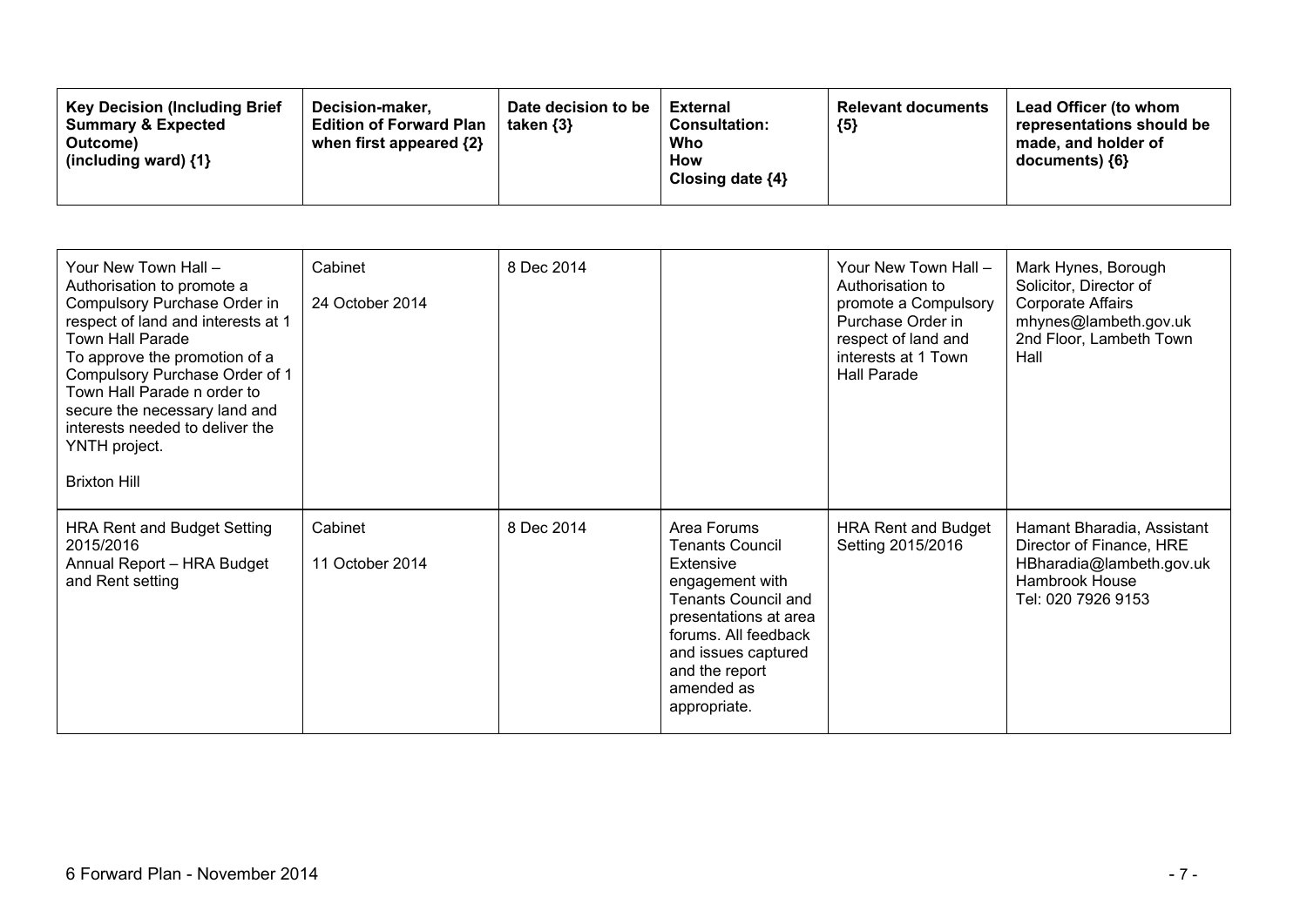| <b>Key Decision (Including Brief</b><br>Decision-maker.<br><b>Summary &amp; Expected</b><br><b>Edition of Forward Plan</b><br>when first appeared {2}<br>Outcome)<br>(including ward) $\{1\}$ | Date decision to be<br>taken $\{3\}$ | External<br><b>Consultation:</b><br>Who<br>How<br>Closing date $\{4\}$ | <b>Relevant documents</b><br>${5}$ | <b>Lead Officer (to whom</b><br>representations should be<br>made, and holder of<br>documents) {6} |
|-----------------------------------------------------------------------------------------------------------------------------------------------------------------------------------------------|--------------------------------------|------------------------------------------------------------------------|------------------------------------|----------------------------------------------------------------------------------------------------|
|-----------------------------------------------------------------------------------------------------------------------------------------------------------------------------------------------|--------------------------------------|------------------------------------------------------------------------|------------------------------------|----------------------------------------------------------------------------------------------------|

| <b>Estate Regeneration and</b><br><b>Housing Delivery</b><br>The report sets out an ambitious<br>programme of Council-led<br>housing delivery that will provide<br>more opportunities for better<br>quality homes. The programme<br>will improve the living conditions<br>for existing residents and provide<br>much needed, new, high quality<br>housing which is affordable to | Cabinet<br>12 September 2014 | 8 Dec 2014 | The Regeneration<br>Charter is being co-<br>produced with<br>residents and will be<br>discussed at tenants<br>council.<br>Residents will co-<br>design options for the<br>future of their | <b>Estate Regeneration</b><br>and Housing Delivery | Neil Vokes, Regeneration<br>Project Manager (Housing)<br>nvokes@lambeth.gov.uk<br>1st floor, Phoenix House |
|----------------------------------------------------------------------------------------------------------------------------------------------------------------------------------------------------------------------------------------------------------------------------------------------------------------------------------------------------------------------------------|------------------------------|------------|-------------------------------------------------------------------------------------------------------------------------------------------------------------------------------------------|----------------------------------------------------|------------------------------------------------------------------------------------------------------------|
| our residents.<br>All Wards                                                                                                                                                                                                                                                                                                                                                      |                              |            | estates.                                                                                                                                                                                  |                                                    |                                                                                                            |
|                                                                                                                                                                                                                                                                                                                                                                                  |                              |            |                                                                                                                                                                                           |                                                    |                                                                                                            |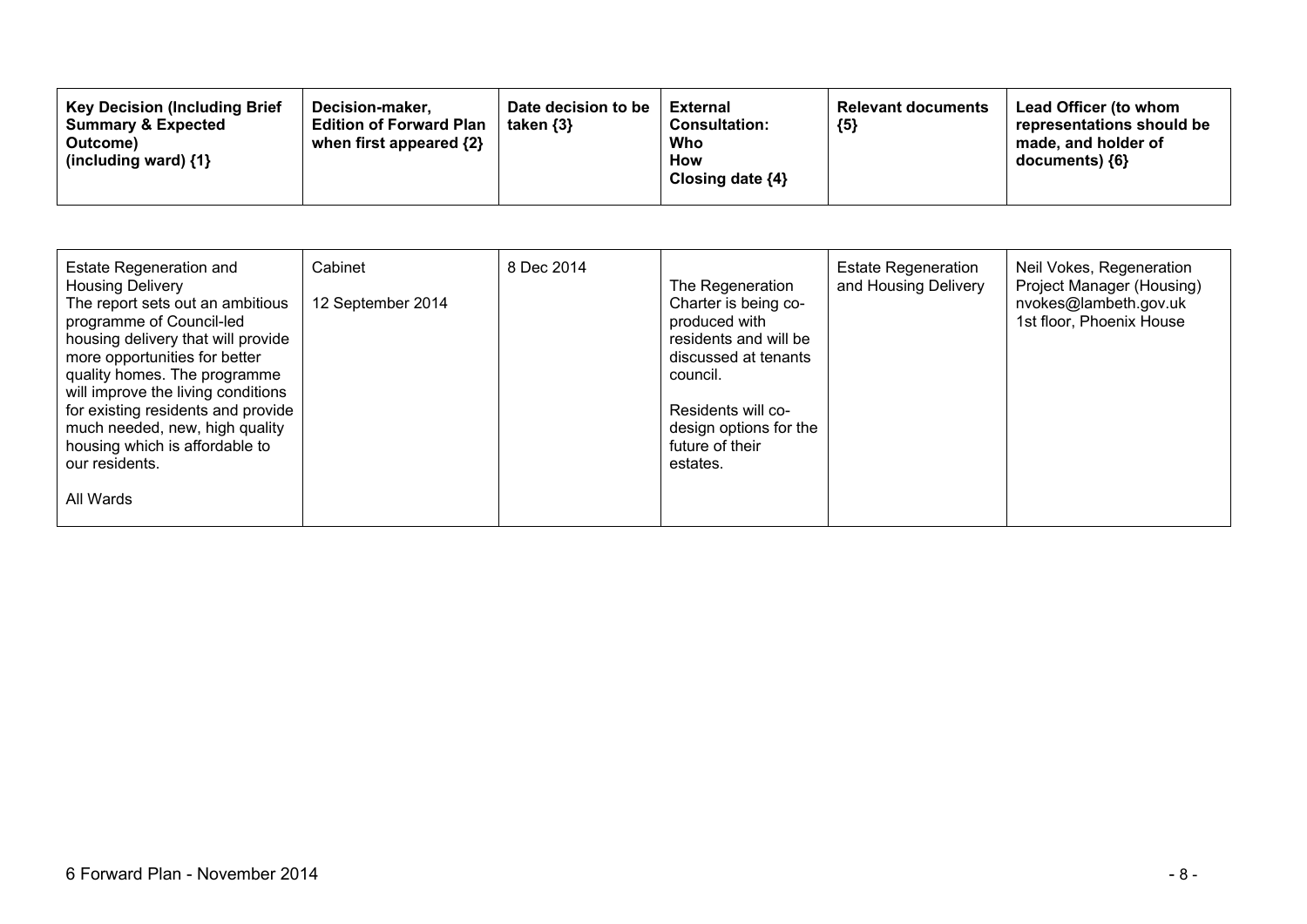| <b>Key Decision (Including Brief</b><br><b>Summary &amp; Expected</b><br>Outcome)<br>(including ward) $\{1\}$ | Decision-maker.<br><b>Edition of Forward Plan</b><br>when first appeared {2} | Date decision to be<br>taken $\{3\}$ | <b>External</b><br><b>Consultation:</b><br>Who<br>How<br>Closing date $\{4\}$ | <b>Relevant documents</b><br>${5}$ | Lead Officer (to whom<br>representations should be<br>made, and holder of<br>documents) {6} |
|---------------------------------------------------------------------------------------------------------------|------------------------------------------------------------------------------|--------------------------------------|-------------------------------------------------------------------------------|------------------------------------|---------------------------------------------------------------------------------------------|
|---------------------------------------------------------------------------------------------------------------|------------------------------------------------------------------------------|--------------------------------------|-------------------------------------------------------------------------------|------------------------------------|---------------------------------------------------------------------------------------------|

| Financial Planning Report -<br>Revenue & Capital Budget<br>2015/16-2017/18<br>The Financial Planning Report<br>will focus on the Resource<br>Allocation Process for 2015/16<br>with the intention that agreed<br>savings proposals will be<br>submitted to Cabinet for<br>ratification and recommendation<br>to Council in order to set a<br>balanced budget. Provisional<br>proposals will also be developed<br>for 2016/17 and 2017/18. | Cabinet<br>3 October 2014 | 8 Dec 2014 | <b>Financial Planning</b><br>Report - Revenue &<br>Capital Budget<br>2015/16-2017/18 | Frank Higgins, Head of<br><b>Financial Strategy</b><br>Fhiggins@lambeth.gov.uk<br><b>Olive Morris House</b><br>Tel: 020 7926 9316 |
|-------------------------------------------------------------------------------------------------------------------------------------------------------------------------------------------------------------------------------------------------------------------------------------------------------------------------------------------------------------------------------------------------------------------------------------------|---------------------------|------------|--------------------------------------------------------------------------------------|-----------------------------------------------------------------------------------------------------------------------------------|
| All Wards                                                                                                                                                                                                                                                                                                                                                                                                                                 |                           |            |                                                                                      |                                                                                                                                   |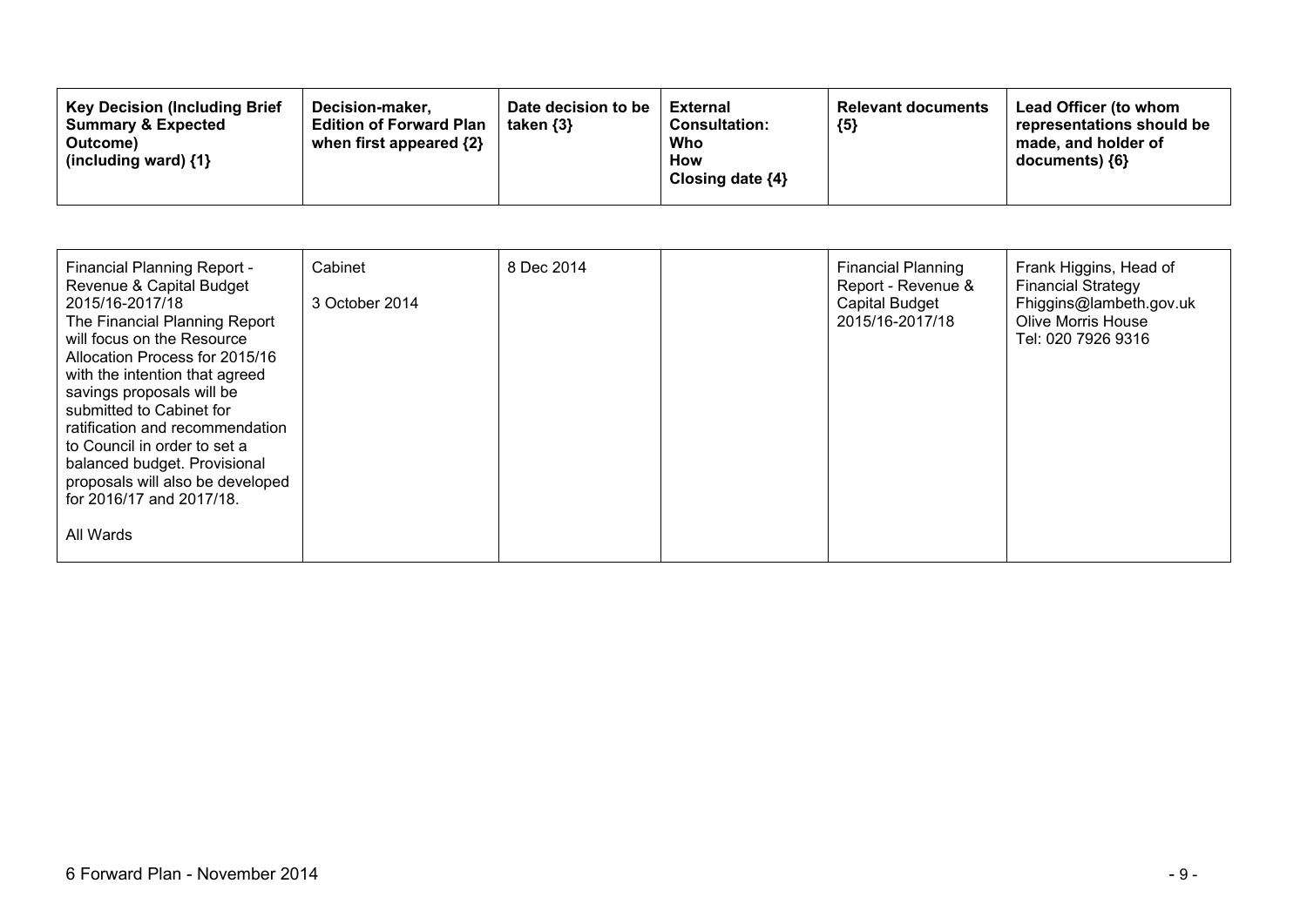| <b>Key Decision (Including Brief</b><br>Decision-maker,<br><b>Summary &amp; Expected</b><br><b>Edition of Forward Plan</b><br>when first appeared {2}<br>Outcome)<br>(including ward) $\{1\}$ | Date decision to be<br>taken $\{3\}$ | External<br><b>Consultation:</b><br>Who<br>How<br>Closing date $\{4\}$ | <b>Relevant documents</b><br>${5}$ | Lead Officer (to whom<br>representations should be<br>made, and holder of<br>documents) {6} |
|-----------------------------------------------------------------------------------------------------------------------------------------------------------------------------------------------|--------------------------------------|------------------------------------------------------------------------|------------------------------------|---------------------------------------------------------------------------------------------|
|-----------------------------------------------------------------------------------------------------------------------------------------------------------------------------------------------|--------------------------------------|------------------------------------------------------------------------|------------------------------------|---------------------------------------------------------------------------------------------|

| <b>Financial Planning Report -</b><br><b>Budget Update</b><br>The Financial Planning Report<br>will provide an update on the<br>Resource Allocation Process for<br>2015/16 with the intention that<br>any additional agreed savings<br>proposals to those considered<br>on 8th December will be<br>submitted to Cabinet for<br>ratification and recommendation<br>to Council in order to set a<br>balanced budget. Provisional<br>proposals will also be developed<br>for 2016/17 and 2017/18.<br>All Wards | Cabinet<br>3 October 2014 | 12 Jan 2015 | <b>Financial Planning</b><br>Report - Budget<br>Update | Frank Higgins, Head of<br><b>Financial Strategy</b><br>Fhiggins@lambeth.gov.uk<br><b>Olive Morris House</b><br>Tel: 020 7926 9316 |
|-------------------------------------------------------------------------------------------------------------------------------------------------------------------------------------------------------------------------------------------------------------------------------------------------------------------------------------------------------------------------------------------------------------------------------------------------------------------------------------------------------------|---------------------------|-------------|--------------------------------------------------------|-----------------------------------------------------------------------------------------------------------------------------------|
| Revenue & Capital Budget<br>2015/16-2017/18<br>That Cabinet recommend<br>Council to note or adopt the<br>budget 2015/16 - 2017/18<br>recommendations<br>All Wards                                                                                                                                                                                                                                                                                                                                           | Cabinet<br>3 October 2014 | 9 Feb 2015  | Revenue & Capital<br>Budget 2015/16-<br>2017/18        | Frank Higgins, Head of<br><b>Financial Strategy</b><br>Fhiggins@lambeth.gov.uk<br><b>Olive Morris House</b><br>Tel: 020 7926 9316 |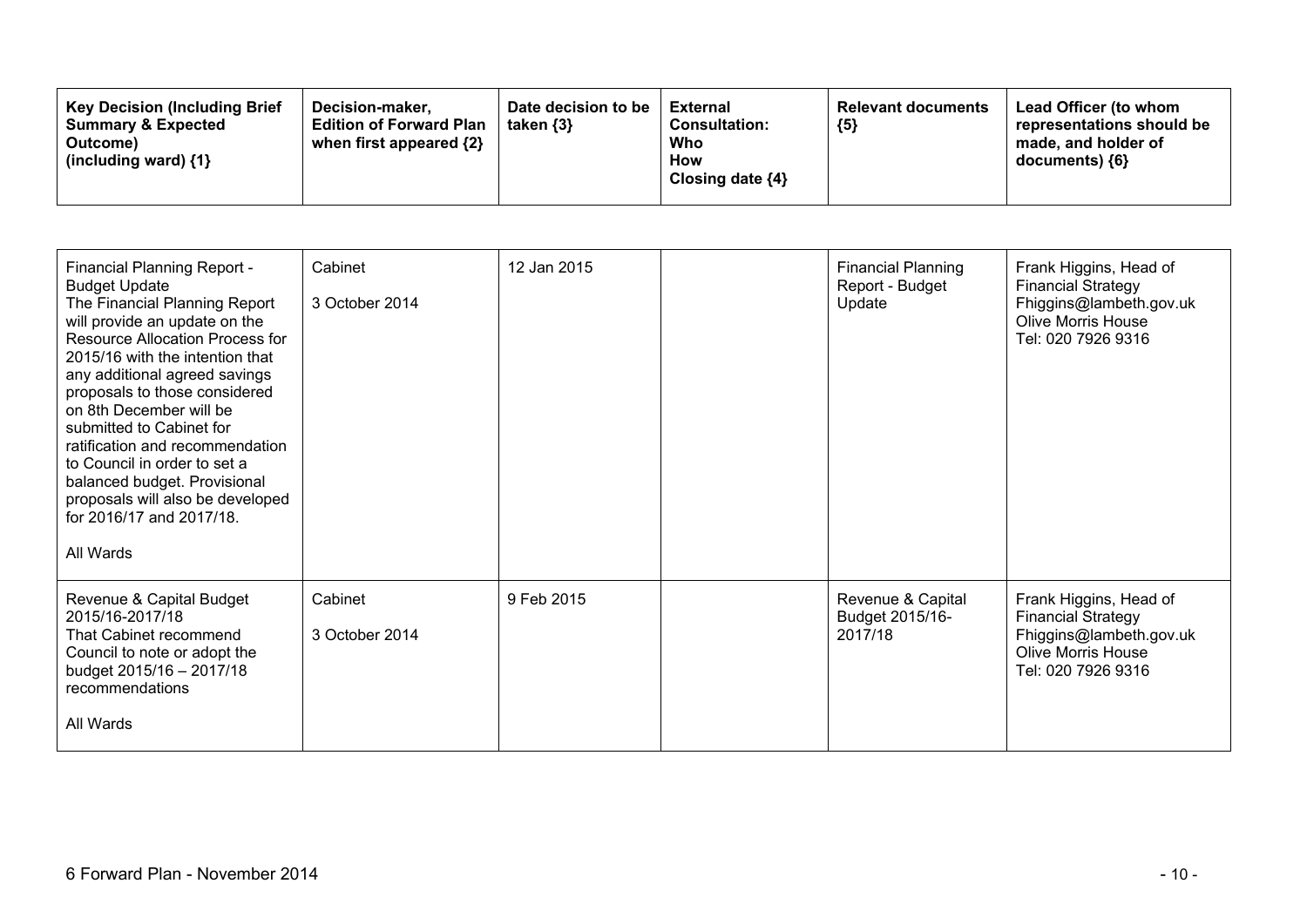| <b>Key Decision (Including Brief</b><br>Decision-maker.<br><b>Summary &amp; Expected</b><br><b>Edition of Forward Plan</b><br>when first appeared $\{2\}$<br>Outcome)<br>(including ward) $\{1\}$ | Date decision to be<br><b>External</b><br><b>Consultation:</b><br>taken {3}<br>Who<br><b>How</b><br>Closing date $\{4\}$ | <b>Relevant documents</b><br>${5}$ | Lead Officer (to whom<br>representations should be<br>made, and holder of<br>documents) {6} |
|---------------------------------------------------------------------------------------------------------------------------------------------------------------------------------------------------|--------------------------------------------------------------------------------------------------------------------------|------------------------------------|---------------------------------------------------------------------------------------------|
|---------------------------------------------------------------------------------------------------------------------------------------------------------------------------------------------------|--------------------------------------------------------------------------------------------------------------------------|------------------------------------|---------------------------------------------------------------------------------------------|

| Response to Environmental<br>Crime Scrutiny Commission'<br>Response to the<br>recommendations in the<br><b>Environmental Crime Scrutiny</b><br>Commission report'<br>All Wards                                                                                                                                                                                                                                                                                                              | Cabinet                   | 9 Feb 2015  | Consultation was<br>undertaken with<br>residents in the<br>course of the<br>Commission's<br>investigations | Report of the Enviro-<br><b>Crime Commission</b>                                                                         | Claire Butcher, Lead Scrutiny<br>Officer<br>cbutcher@lambeth.gov.uk<br>Room 200, Lambeth Town<br>Hall, INTERNAL<br>Tel: 020 7926 0024<br>020 7926 2361 |
|---------------------------------------------------------------------------------------------------------------------------------------------------------------------------------------------------------------------------------------------------------------------------------------------------------------------------------------------------------------------------------------------------------------------------------------------------------------------------------------------|---------------------------|-------------|------------------------------------------------------------------------------------------------------------|--------------------------------------------------------------------------------------------------------------------------|--------------------------------------------------------------------------------------------------------------------------------------------------------|
| Future Brixton: Somerleyton<br>Road Project - Procuring a<br>Contractor and Agreeing the<br><b>Financial Model</b><br>This further report therefore<br>provides Cabinet with a detailed<br>update on the project including<br>the outline design, procurement<br>strategy, delivery strategy and<br>financial model.<br>Cabinet will be asked to approve<br>the financial package required to<br>deliver the project and to<br>authorise the procurement of a<br>contractor.<br>Coldharbour | Cabinet<br>29 August 2014 | 13 Apr 2015 | There will be<br>extensive<br>consultation and<br>coproduction.                                            | <b>Future Brixton:</b><br>Somerleyton Road<br>Project - Procuring a<br>Contractor and<br>Agreeing the Financial<br>Model | Neil Vokes, Regeneration<br>Project Manager (Housing)<br>nvokes@lambeth.gov.uk<br>1st floor, Phoenix House                                             |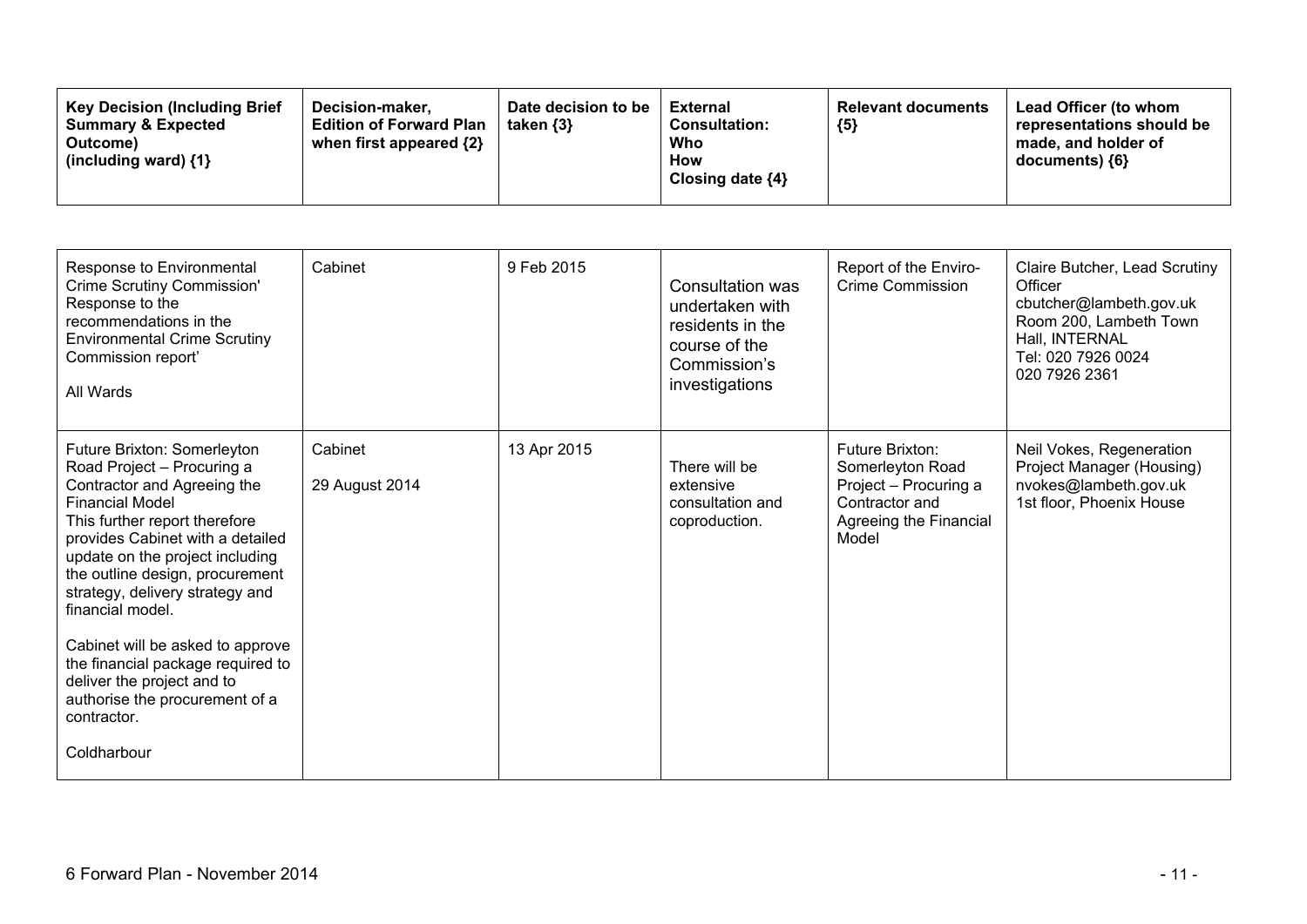**Reports to be approved by the Health and Wellbeing Board**

**None**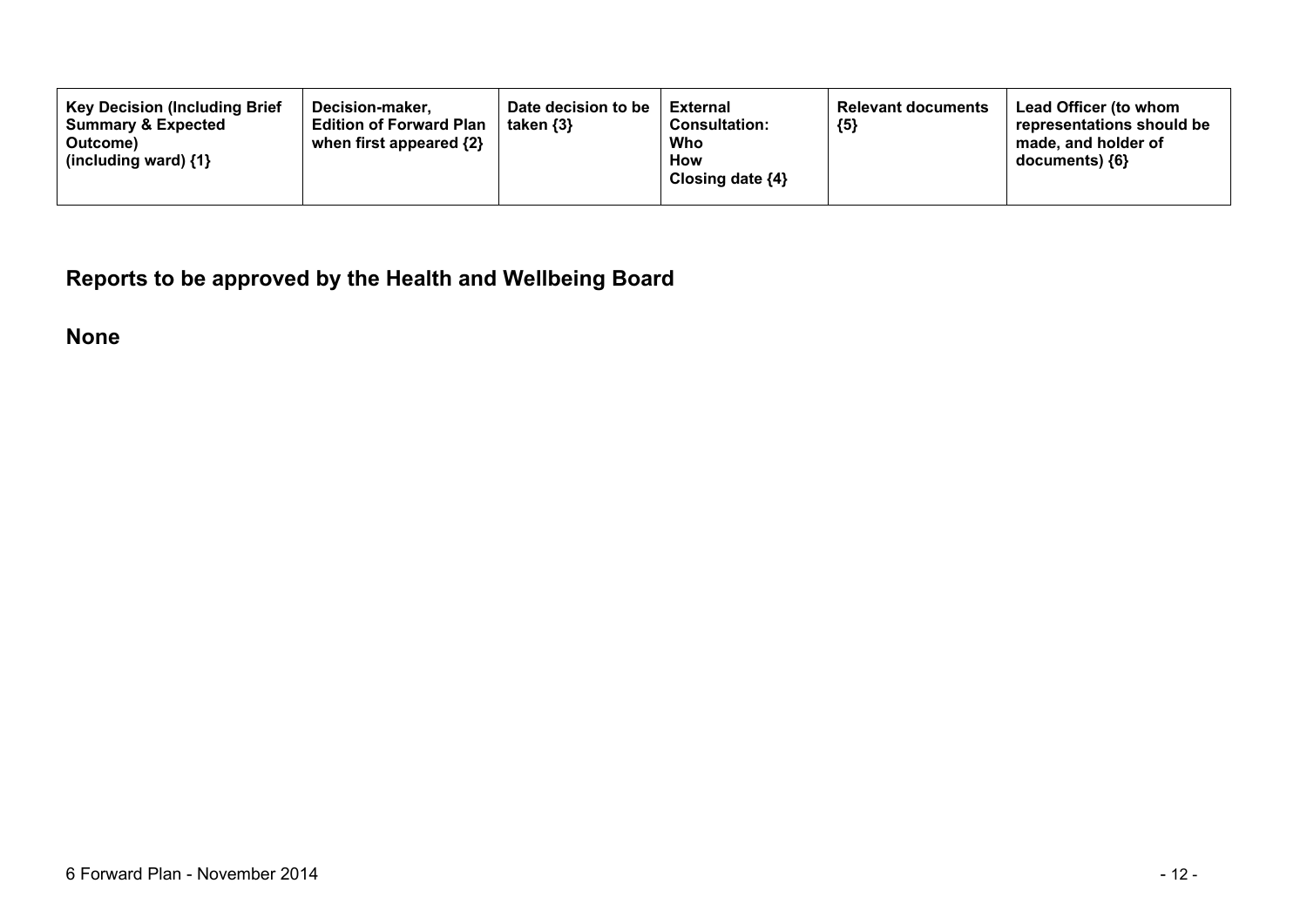| <b>Key Decision (Including Brief</b><br>Decision-maker.<br><b>Summary &amp; Expected</b><br><b>Edition of Forward Plan</b><br>when first appeared $\{2\}$<br>Outcome)<br>(including ward) $\{1\}$ | Date decision to be<br>taken $\{3\}$ | External<br><b>Consultation:</b><br>Who<br>How<br>Closing date ${4}$ | <b>Relevant documents</b><br>${5}$ | Lead Officer (to whom<br>representations should be<br>made, and holder of<br>documents) ${6}$ |
|---------------------------------------------------------------------------------------------------------------------------------------------------------------------------------------------------|--------------------------------------|----------------------------------------------------------------------|------------------------------------|-----------------------------------------------------------------------------------------------|
|---------------------------------------------------------------------------------------------------------------------------------------------------------------------------------------------------|--------------------------------------|----------------------------------------------------------------------|------------------------------------|-----------------------------------------------------------------------------------------------|

### **Reports to be approved by Cabinet Members**

# **Deputy Leader of the Council (Policy)**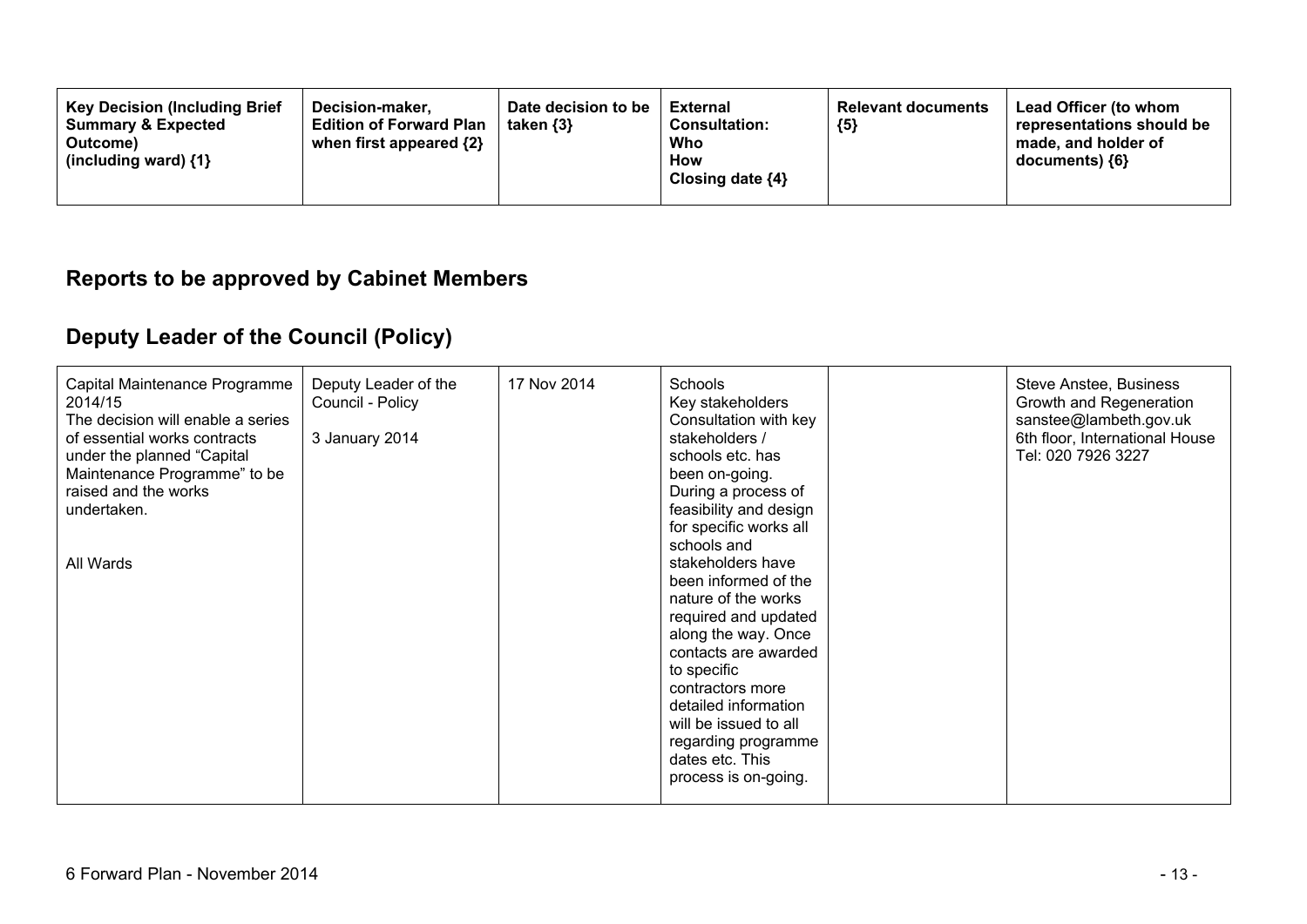| Sudbourne School Expansion<br>Project<br>A decision is requested for an<br>expansion project set to increase<br>by 1.5 Form Entry (FE) creating<br>3FE for the school. | Deputy Leader of the<br>Council - Policy<br>26 July 2013 | 17 Nov 2014 | School staff, parents,<br>children, local<br>residents, Governors,<br>council officers and<br>Cabinet Member.                    | Sylvester Eyong, Programme<br>Manager<br>seyong@lambeth.gov.uk<br>International House<br>Tel: 020 7926 3216 |
|------------------------------------------------------------------------------------------------------------------------------------------------------------------------|----------------------------------------------------------|-------------|----------------------------------------------------------------------------------------------------------------------------------|-------------------------------------------------------------------------------------------------------------|
| <b>Brixton Hill</b>                                                                                                                                                    |                                                          |             | Consultation with<br>school, service users<br>and stake holders.<br><b>Future statutory</b><br>notification process<br>with DfE. |                                                                                                             |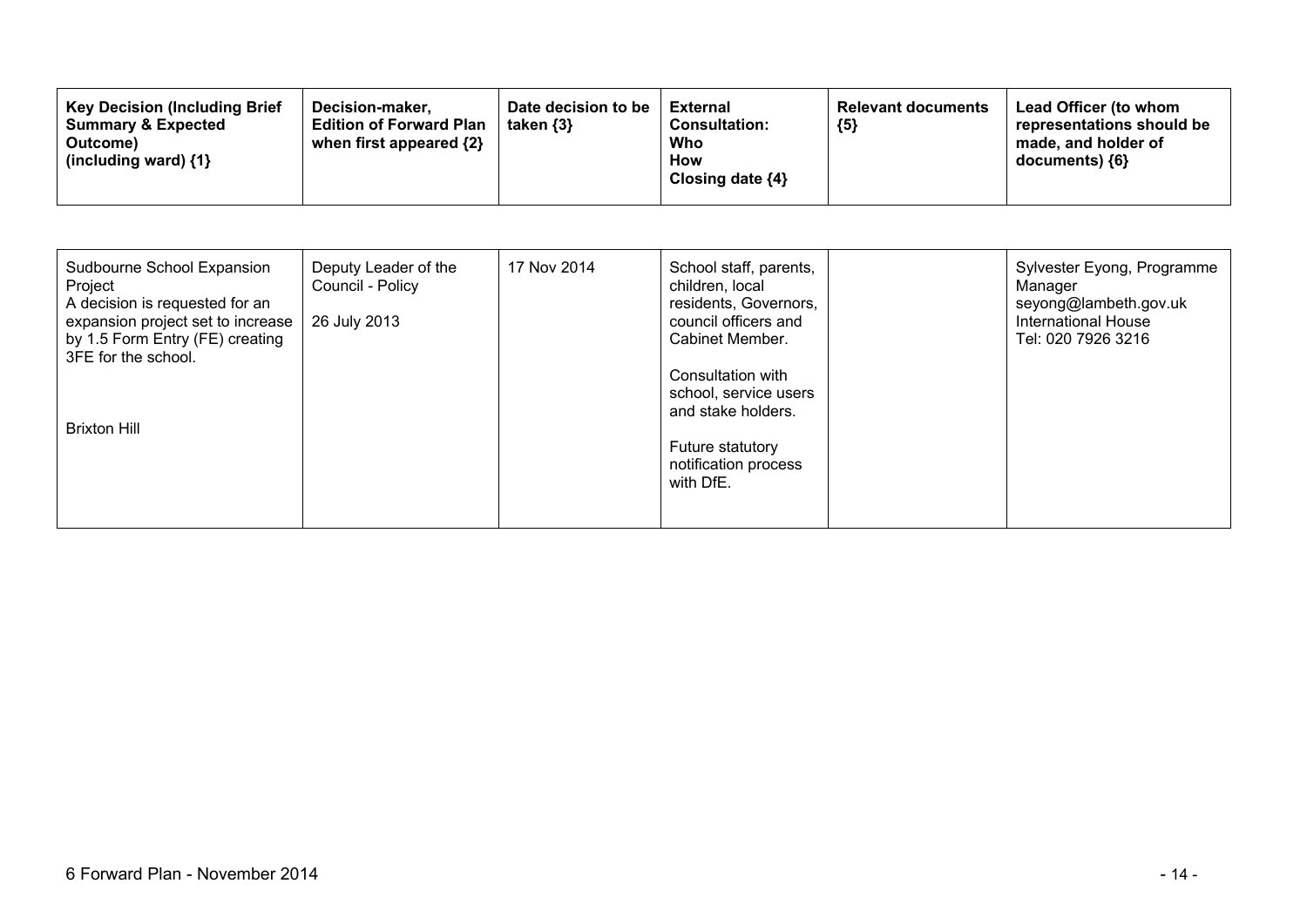| <b>Key Decision (Including Brief)</b><br>Decision-maker,<br><b>Summary &amp; Expected</b><br><b>Edition of Forward Plan</b><br>when first appeared $\{2\}$<br>Outcome)<br>(including ward) {1} | Date decision to be<br>taken $\{3\}$ | External<br><b>Consultation:</b><br>Who<br>How<br>Closing date ${4}$ | <b>Relevant documents</b><br>${5}$ | Lead Officer (to whom<br>representations should be<br>made, and holder of<br>documents) ${6}$ |
|------------------------------------------------------------------------------------------------------------------------------------------------------------------------------------------------|--------------------------------------|----------------------------------------------------------------------|------------------------------------|-----------------------------------------------------------------------------------------------|
|------------------------------------------------------------------------------------------------------------------------------------------------------------------------------------------------|--------------------------------------|----------------------------------------------------------------------|------------------------------------|-----------------------------------------------------------------------------------------------|

| Phase A: Eamonn Fottrell Centre<br>(Michael Tippett Annex) Phase<br><b>B: Michael Tippett School</b><br>Campus<br>Consultation and design work on<br>the annex (Eamonn Fottrell<br>Centre) started September 2013.<br>The SEN consultant identified a<br>change in the delivery of<br>teaching and learning to the<br>pupils. The recommendation was<br>that the buildings (the annex and<br>the main building) must be<br>modified to allow better<br>integration of support services.<br>A design team has been<br>appointed to produce a detailed<br>construction design. Once this is<br>approved it is the aim to appoint<br>a Contractor. The anticipated<br>project budget is likely to be in<br>the region of £1,160,000.00<br>(£500k for the annex and £660k<br>for the main campus) | Deputy Leader of the<br>Council - Policy<br>28.04.2014 | 17 Nov 2014 | <b>Ward Councillors</b><br>These consultations<br>are required and will<br>be planned in the<br>near future. | Sylvester Eyong, Programme<br>Manager<br>seyong@lambeth.gov.uk<br><b>International House</b><br>Tel: 020 7926 3216 |
|-----------------------------------------------------------------------------------------------------------------------------------------------------------------------------------------------------------------------------------------------------------------------------------------------------------------------------------------------------------------------------------------------------------------------------------------------------------------------------------------------------------------------------------------------------------------------------------------------------------------------------------------------------------------------------------------------------------------------------------------------------------------------------------------------|--------------------------------------------------------|-------------|--------------------------------------------------------------------------------------------------------------|--------------------------------------------------------------------------------------------------------------------|
| Thornton                                                                                                                                                                                                                                                                                                                                                                                                                                                                                                                                                                                                                                                                                                                                                                                      |                                                        |             |                                                                                                              |                                                                                                                    |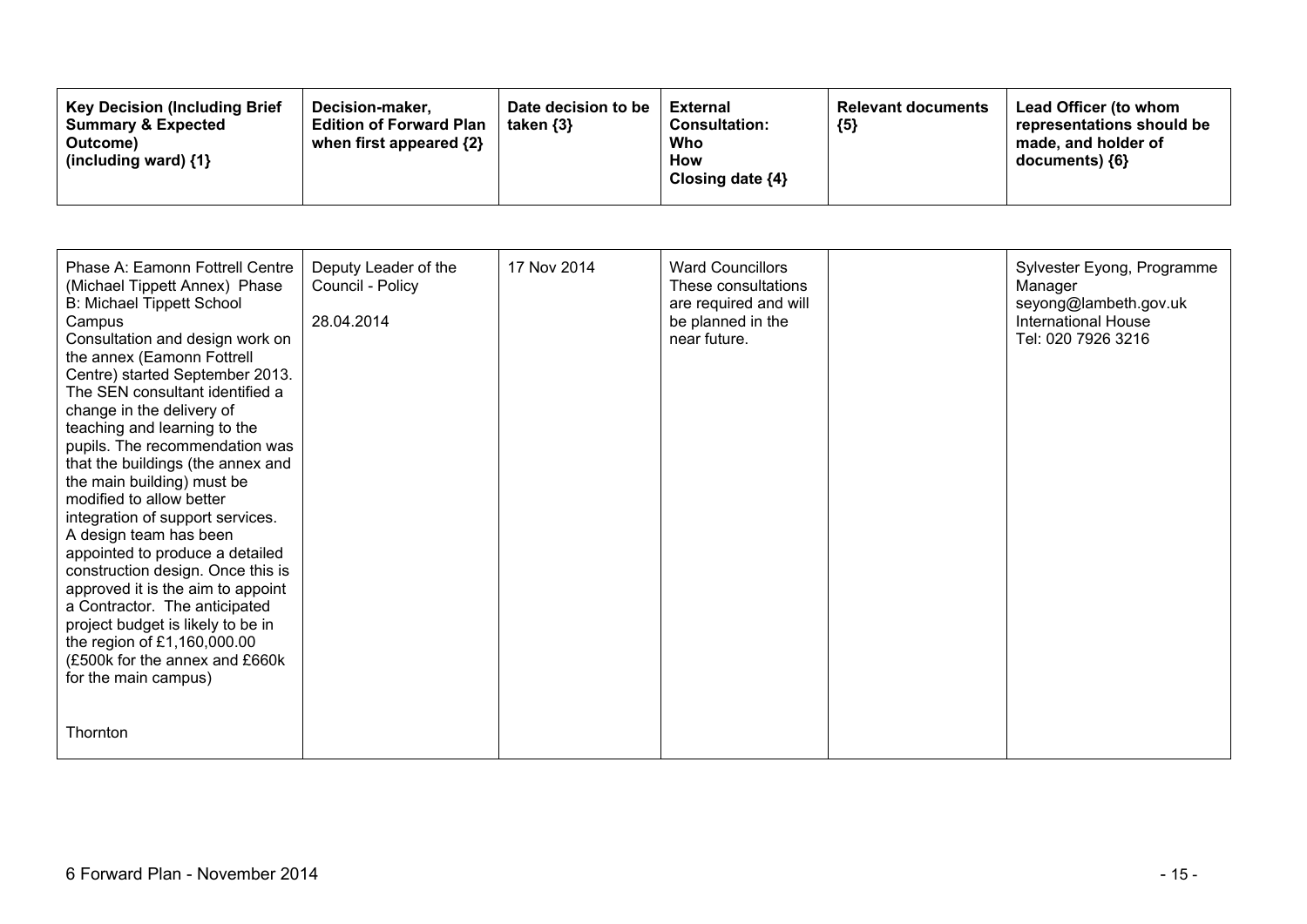| <b>Key Decision (Including Brief</b><br><b>Summary &amp; Expected</b><br>Outcome)<br>(including ward) $\{1\}$ | Decision-maker.<br><b>Edition of Forward Plan</b><br>when first appeared {2} | Date decision to be<br>taken $\{3\}$ | External<br><b>Consultation:</b><br>Who<br>How<br>Closing date $\{4\}$ | <b>Relevant documents</b><br>${5}$ | Lead Officer (to whom<br>representations should be<br>made, and holder of<br>documents) {6} |
|---------------------------------------------------------------------------------------------------------------|------------------------------------------------------------------------------|--------------------------------------|------------------------------------------------------------------------|------------------------------------|---------------------------------------------------------------------------------------------|
|---------------------------------------------------------------------------------------------------------------|------------------------------------------------------------------------------|--------------------------------------|------------------------------------------------------------------------|------------------------------------|---------------------------------------------------------------------------------------------|

| Woodmansterne Primary<br>Schools Expansion<br>The decision will enable the<br>contract to be raised and the<br>works undertaken. The total<br>budget for the proposed works<br>will result in the spend of circa<br>£18m which is made up of<br>Targeted Basic Needs and Basic<br>Needs Funding.<br>The request for approval to<br>appoint the successful tenderers<br>for the construction contract will<br>be presented in May 2014<br>Streatham South | Deputy Leader of the<br>Council - Policy<br>3 October 2014 | 17 Nov 2014 |  | Sylvester Eyong, Programme<br>Manager<br>seyong@lambeth.gov.uk<br><b>International House</b><br>Tel: 020 7926 3216 |
|----------------------------------------------------------------------------------------------------------------------------------------------------------------------------------------------------------------------------------------------------------------------------------------------------------------------------------------------------------------------------------------------------------------------------------------------------------|------------------------------------------------------------|-------------|--|--------------------------------------------------------------------------------------------------------------------|
|                                                                                                                                                                                                                                                                                                                                                                                                                                                          |                                                            |             |  |                                                                                                                    |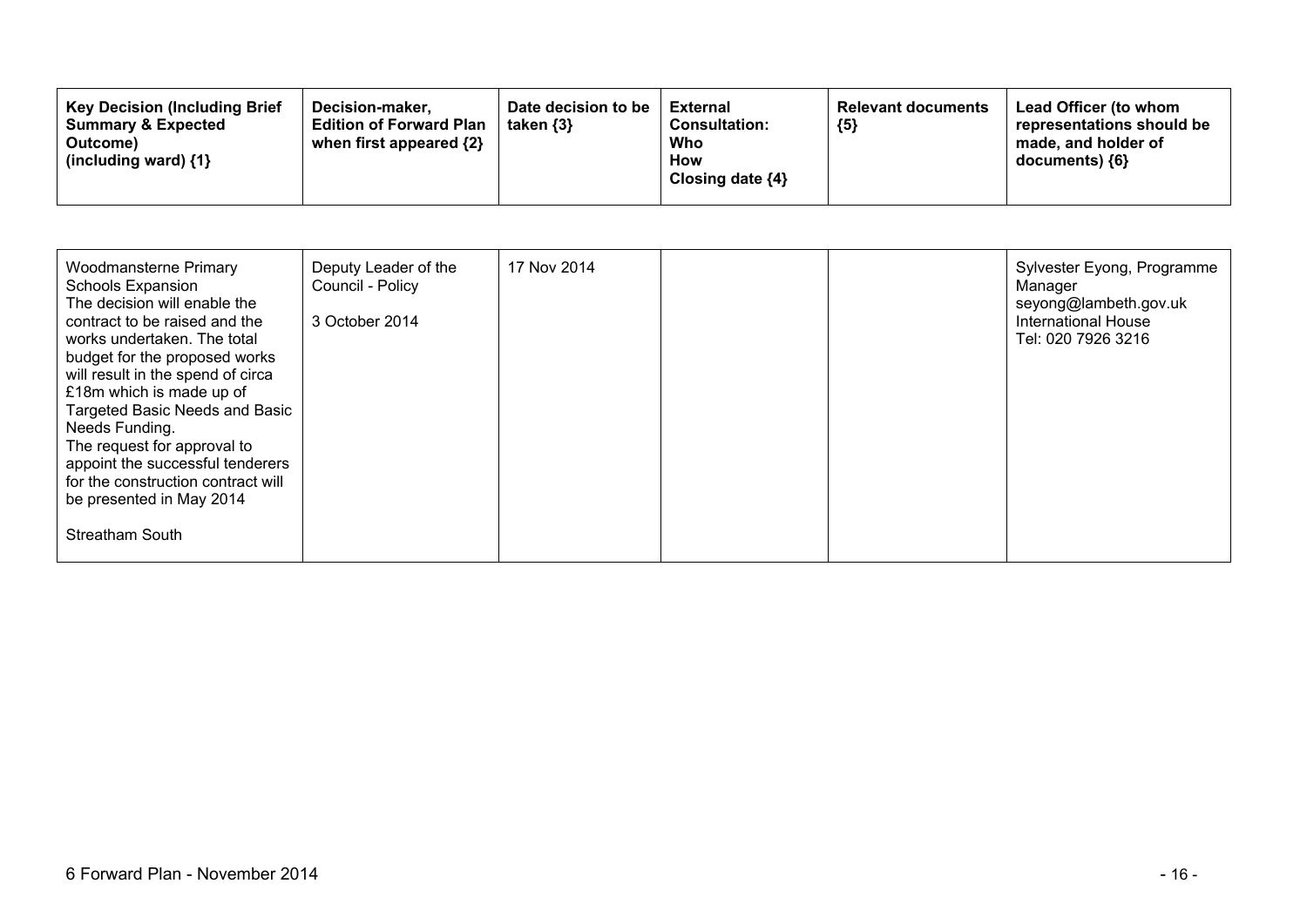| <b>Key Decision (Including Brief</b><br>Date decision to be<br>Decision-maker.<br><b>Edition of Forward Plan</b><br><b>Summary &amp; Expected</b><br>taken $\{3\}$<br>when first appeared {2}<br>Outcome)<br>(including ward) $\{1\}$ | <b>External</b><br>${5}$<br><b>Consultation:</b><br>Who<br><b>How</b><br>Closing date $\{4\}$ | Lead Officer (to whom<br><b>Relevant documents</b><br>representations should be<br>made, and holder of<br>$documents)$ {6} |
|---------------------------------------------------------------------------------------------------------------------------------------------------------------------------------------------------------------------------------------|-----------------------------------------------------------------------------------------------|----------------------------------------------------------------------------------------------------------------------------|
|---------------------------------------------------------------------------------------------------------------------------------------------------------------------------------------------------------------------------------------|-----------------------------------------------------------------------------------------------|----------------------------------------------------------------------------------------------------------------------------|

| <b>Paxton Primary Schools</b><br>Expansion<br>The decision will enable the<br>contract to be raised and the<br>works undertaken. The total<br>budget for the proposed works<br>will result in the spend of circa<br>£18m which is made up of<br><b>Targeted Basic Needs and Basic</b><br>Needs Funding.<br>The request for approval to<br>appoint the successful tenderers<br>for the construction contract will<br>be presented in May 2014 | Deputy Leader of the<br>Council - Policy | 17 Nov 2014<br>Please select date of<br>when decision would<br>be taken. |  | Sylvester Eyong, Programme<br>Manager<br>seyong@lambeth.gov.uk<br><b>International House</b><br>Tel: 020 7926 3216 |
|----------------------------------------------------------------------------------------------------------------------------------------------------------------------------------------------------------------------------------------------------------------------------------------------------------------------------------------------------------------------------------------------------------------------------------------------|------------------------------------------|--------------------------------------------------------------------------|--|--------------------------------------------------------------------------------------------------------------------|
| Gipsy Hill                                                                                                                                                                                                                                                                                                                                                                                                                                   |                                          |                                                                          |  |                                                                                                                    |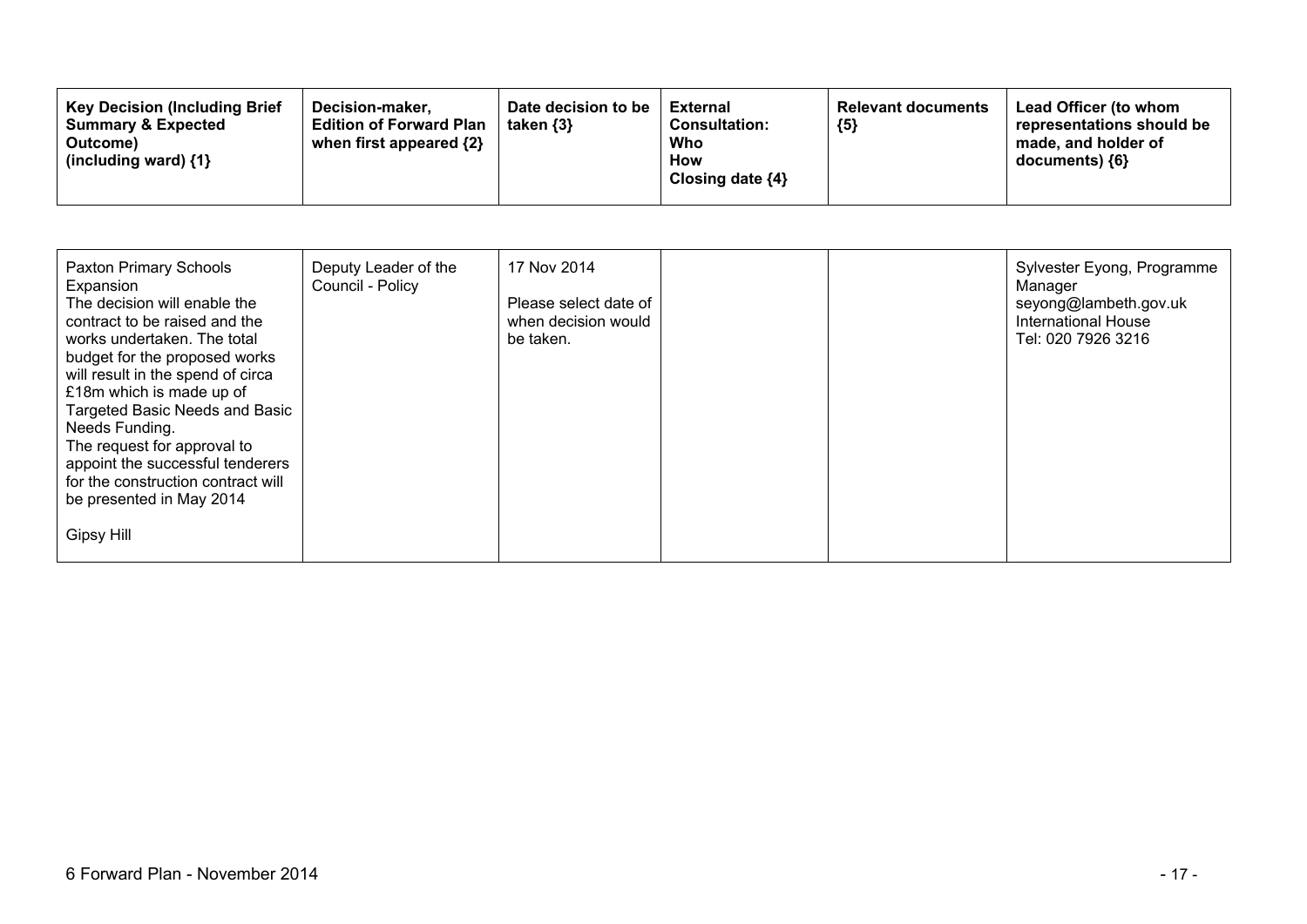| <b>Key Decision (Including Brief)</b><br>Date decision to be<br>Decision-maker,<br><b>Summary &amp; Expected</b><br><b>Edition of Forward Plan</b><br>taken $\{3\}$<br>when first appeared {2}<br>Outcome)<br>(including ward) $\{1\}$ | External<br><b>Consultation:</b><br>Who<br>How<br>Closing date $\{4\}$ | <b>Relevant documents</b><br>${5}$ | <b>Lead Officer (to whom</b><br>representations should be<br>made, and holder of<br>documents) ${6}$ |
|----------------------------------------------------------------------------------------------------------------------------------------------------------------------------------------------------------------------------------------|------------------------------------------------------------------------|------------------------------------|------------------------------------------------------------------------------------------------------|
|----------------------------------------------------------------------------------------------------------------------------------------------------------------------------------------------------------------------------------------|------------------------------------------------------------------------|------------------------------------|------------------------------------------------------------------------------------------------------|

| Kennington Park Bridge to<br>School PRU & Wyvil ASD Unit<br>Two stand alone SEN Units are<br>to be developed on this existing<br>site. The projects are to run<br>concurrently, and should ideally<br>be run by 1 contractor, although<br>the budgets will be managed<br>separately. The total budget is<br>£3.7M.<br>Oval   | Deputy Leader of the<br>Council - Policy<br>1 August 2014 | 18 Nov 2014 | We will be holding<br>public consultation<br>with all stakeholders<br>(public, neighbours,<br>staff and parents), at<br>the relevant school<br>sites, after the design<br>has been agreed.<br>This should be<br>around mid<br>December 2014, but<br>will be confirmed<br>closer to the date.          | Rene Labuschagne<br>rlabuschagne@lambeth.gov.<br>uk<br>6th Floor, International<br>House,, 6 Canterbury<br>Crescent,, London, SW9 7QE |
|------------------------------------------------------------------------------------------------------------------------------------------------------------------------------------------------------------------------------------------------------------------------------------------------------------------------------|-----------------------------------------------------------|-------------|-------------------------------------------------------------------------------------------------------------------------------------------------------------------------------------------------------------------------------------------------------------------------------------------------------|---------------------------------------------------------------------------------------------------------------------------------------|
| Capital Maintenance Programme<br>2013/14 - Building Works<br><b>Contract Award - Various</b><br>Schools<br>The project is to carry out<br>urgently required building<br>maintenance and repair works at<br>various schools in the Borough<br>and forms part of the overall and<br>ongoing maintenance strategy.<br>All Wards | Deputy Leader of the<br>Council - Policy<br>31.10.14      | 28 Nov 2014 | The Head and Staff<br>at schools.<br>The schools were<br>and continue to be<br>consulted through<br>regular written<br>updates and<br>communication of the<br><b>Head Teachers and</b><br>or nominated<br>representatives who<br>also attended<br>meetings to discuss<br>the scope of the<br>project. | Alfred Akpo-Teye,<br>Programme Manager<br>aakpo-teye@lambeth.gov.uk<br><b>International House</b><br>Tel: 020 7926 9839               |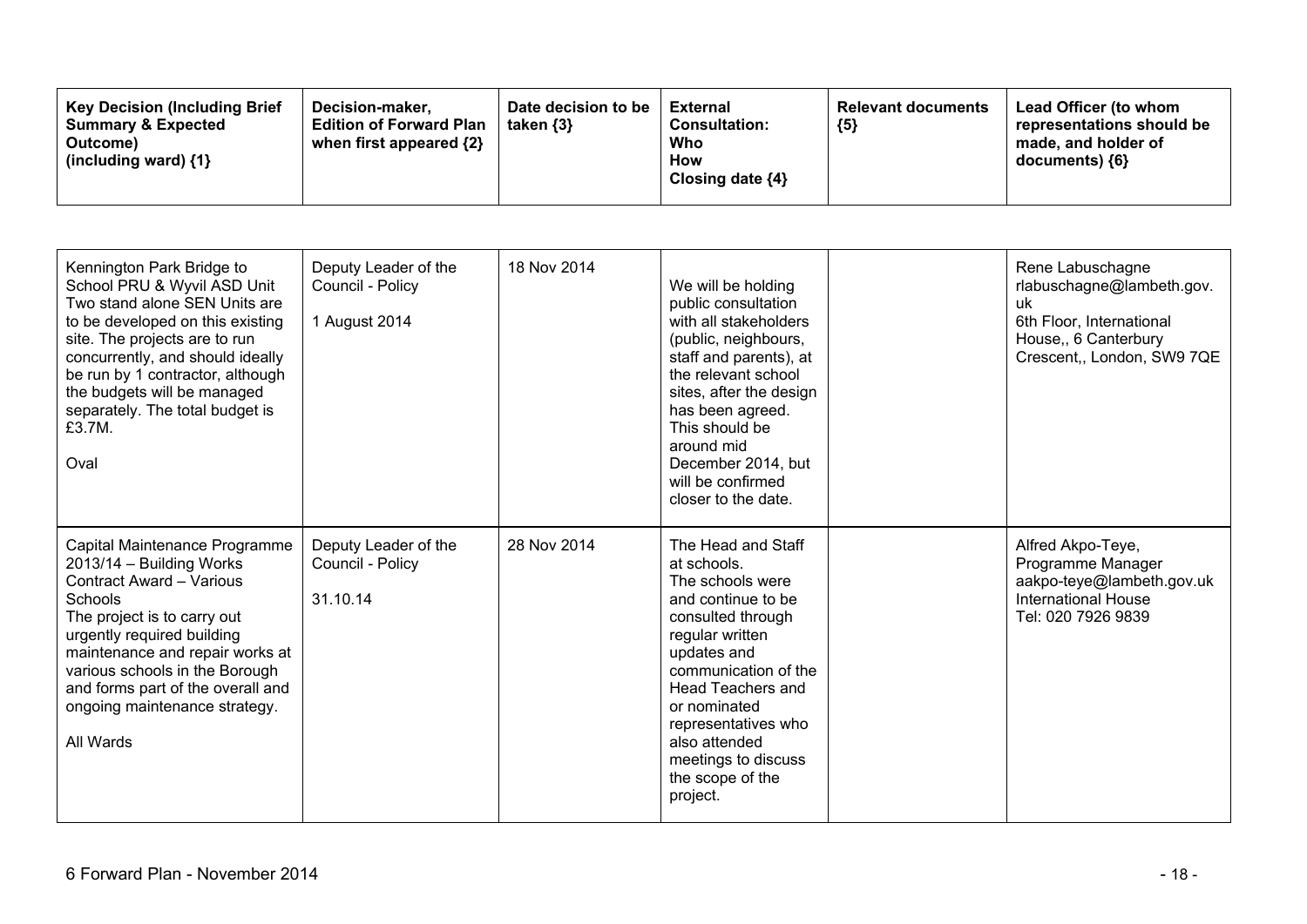| <b>Key Decision (Including Brief</b><br>Decision-maker.<br><b>Summary &amp; Expected</b><br><b>Edition of Forward Plan</b><br>taken $\{3\}$<br>when first appeared $\{2\}$<br>Outcome)<br>(including ward) $\{1\}$ | Date decision to be<br>External<br><b>Consultation:</b><br>Who<br>How<br>Closing date $\{4\}$ | <b>Relevant documents</b><br>${5}$ | <b>Lead Officer (to whom</b><br>representations should be<br>made, and holder of<br>$documents)$ {6} |
|--------------------------------------------------------------------------------------------------------------------------------------------------------------------------------------------------------------------|-----------------------------------------------------------------------------------------------|------------------------------------|------------------------------------------------------------------------------------------------------|
|--------------------------------------------------------------------------------------------------------------------------------------------------------------------------------------------------------------------|-----------------------------------------------------------------------------------------------|------------------------------------|------------------------------------------------------------------------------------------------------|

## **Deputy Leader of the Council - Finance and Investment**

| Agree to the changes to the<br>Investment<br><b>Environmental Services Fees</b><br>1st Floor, Service Team<br>and Charges to be applicable<br>House, 185-205<br>31 January 2014<br>from Apil 2014.<br>SE24 0PZ<br>All Wards<br>Tel: 020 7926 0528 | <b>Environmental Services Fees</b><br>and Charges | Deputy Leader of the<br>Council - Finance and | 10 Nov 2014 |  |  | Michael C Clarke, Public<br><b>Environment Manager</b><br>mcclarke@lambeth.gov.uk<br>Shakespeare Road, London, |
|---------------------------------------------------------------------------------------------------------------------------------------------------------------------------------------------------------------------------------------------------|---------------------------------------------------|-----------------------------------------------|-------------|--|--|----------------------------------------------------------------------------------------------------------------|
|---------------------------------------------------------------------------------------------------------------------------------------------------------------------------------------------------------------------------------------------------|---------------------------------------------------|-----------------------------------------------|-------------|--|--|----------------------------------------------------------------------------------------------------------------|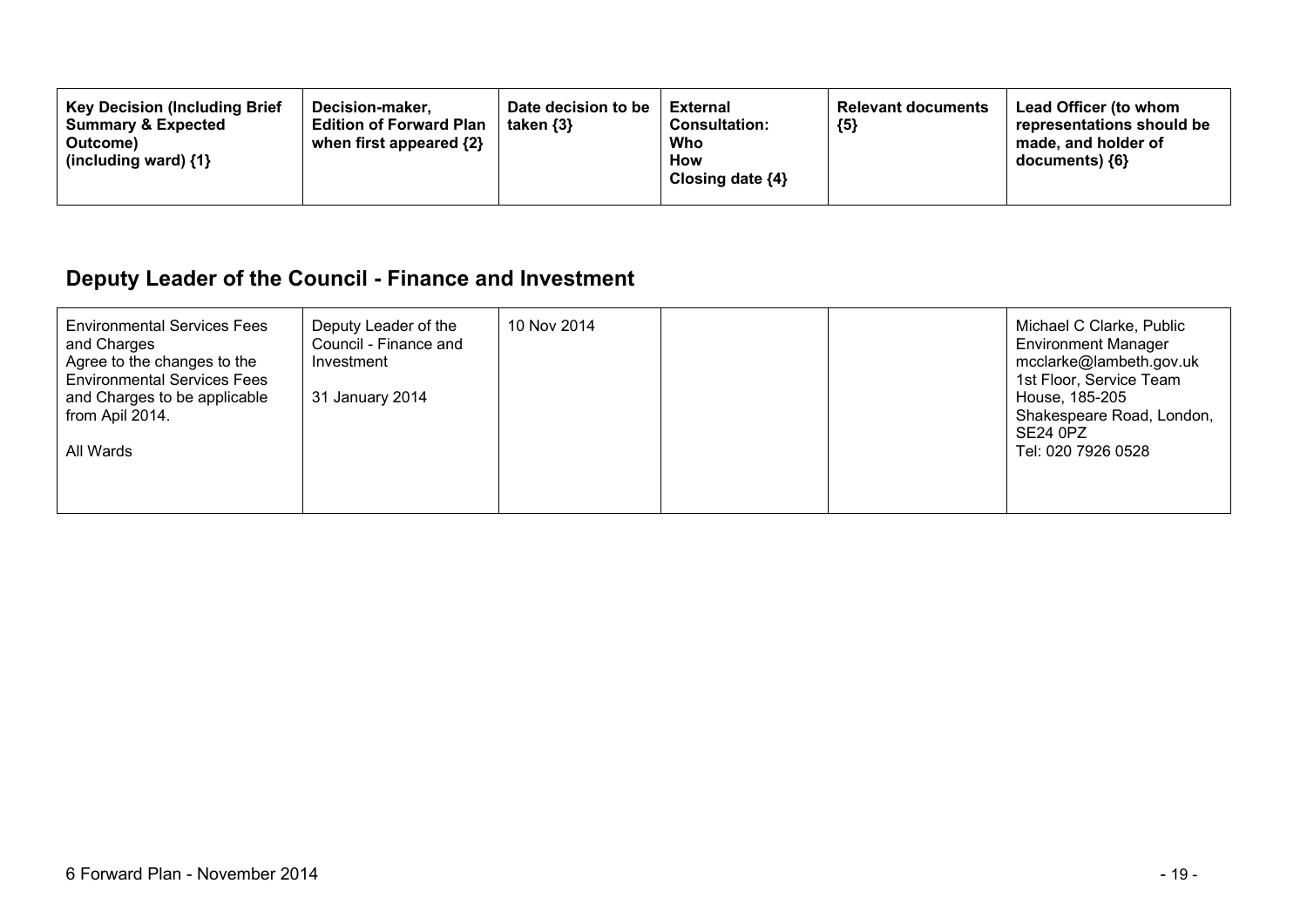| Provision of fuel and oil for<br>Deputy Leader of the<br>Council - Finance and<br>Lambeth's Leased Vehicles<br>Purchasing arrangements to be<br>Investment<br>put in place for a payment card<br>solution to enable officers to<br>1 August 2014<br>purchase fuel for council lease<br>vehicles.<br>All Wards | 17 Nov 2014 | The main<br>stakeholders for this<br>project are the Cost<br>Centre managers<br>whose staff require a<br>lease car or<br>commercial vehicle to<br>perform their role.<br>The Cost Centre<br>managers will be<br>consulted prior to the<br>award of contract and<br>guidance will be<br>circulated on the best<br>use of the service to<br>ensure value for<br>money and probity<br>when using the fuel<br>cards. |  | Helen Lee<br>hlee@lambeth.gov.uk<br>3rd Floor Olive Morris House,<br>Brixton Hill, London, SW2<br>1RL<br>Tel: 0207 92 |
|---------------------------------------------------------------------------------------------------------------------------------------------------------------------------------------------------------------------------------------------------------------------------------------------------------------|-------------|------------------------------------------------------------------------------------------------------------------------------------------------------------------------------------------------------------------------------------------------------------------------------------------------------------------------------------------------------------------------------------------------------------------|--|-----------------------------------------------------------------------------------------------------------------------|
|---------------------------------------------------------------------------------------------------------------------------------------------------------------------------------------------------------------------------------------------------------------------------------------------------------------|-------------|------------------------------------------------------------------------------------------------------------------------------------------------------------------------------------------------------------------------------------------------------------------------------------------------------------------------------------------------------------------------------------------------------------------|--|-----------------------------------------------------------------------------------------------------------------------|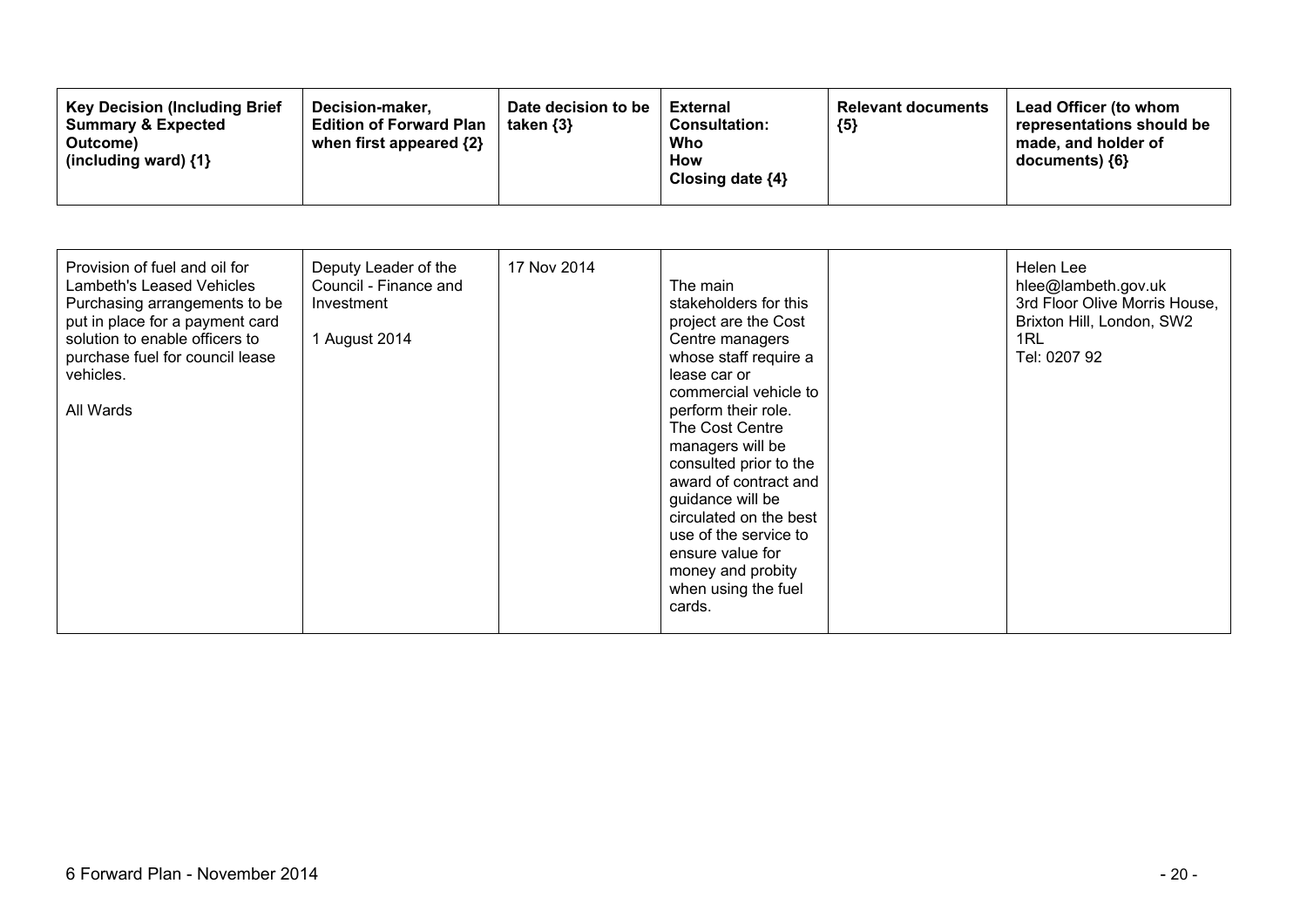| <b>Key Decision (Including Brief</b><br>Date decision to be<br>Decision-maker,<br><b>Summary &amp; Expected</b><br><b>Edition of Forward Plan</b><br>taken $\{3\}$<br>when first appeared {2}<br>Outcome)<br>(including ward) $\{1\}$ | <b>Relevant documents</b><br>External<br><b>Consultation:</b><br>${5}$<br>Who<br>How<br>Closing date $\{4\}$ | Lead Officer (to whom<br>representations should be<br>made, and holder of<br>documents) ${6}$ |
|---------------------------------------------------------------------------------------------------------------------------------------------------------------------------------------------------------------------------------------|--------------------------------------------------------------------------------------------------------------|-----------------------------------------------------------------------------------------------|
|---------------------------------------------------------------------------------------------------------------------------------------------------------------------------------------------------------------------------------------|--------------------------------------------------------------------------------------------------------------|-----------------------------------------------------------------------------------------------|

| Disposal of land to Pocket to<br>develop low cost housing<br>The GLA has agreed to fund a<br>low cost home ownership<br>programme to be delivered by<br>Pocket in Lambeth. The initial<br>sites and terms for disposal are<br>proposed for approval, subject to<br>consultation and planning<br>permission.<br>Bishops, Streatham Wells and<br>Vassall | Deputy Leader of the<br>Council - Finance and<br>Investment<br>26 April 2013  | 17 Nov 2014 | We will consult with<br>local ward members,<br>resident groups and<br>stakeholders for each<br>site proposed for<br>development. We will<br>do this at throughout<br>the design<br>development<br>process, prior to<br>making planning<br>applications. | Mayor's Covenant<br>Prospectus<br>Mayor's Covenant<br>Prospectus<br>Disposal of land to<br>Pocket to develop low<br>cost housing | Lesley Johnson, Interim<br><b>Housing Regeneration</b><br>Manager<br>Ljohnson3@lambeth.gov.uk<br>Hambrook House<br>Tel: 020 7926 3765       |
|--------------------------------------------------------------------------------------------------------------------------------------------------------------------------------------------------------------------------------------------------------------------------------------------------------------------------------------------------------|-------------------------------------------------------------------------------|-------------|---------------------------------------------------------------------------------------------------------------------------------------------------------------------------------------------------------------------------------------------------------|----------------------------------------------------------------------------------------------------------------------------------|---------------------------------------------------------------------------------------------------------------------------------------------|
| Bishop's; Ferndale; Streatham<br>Wells                                                                                                                                                                                                                                                                                                                 |                                                                               |             |                                                                                                                                                                                                                                                         |                                                                                                                                  |                                                                                                                                             |
| Insurance Legal Services<br>This proposal is seeking to<br>procure a framework panel of<br>law firms to provide legal advice<br>and defend litigated insurance<br>claims that the council receives.<br>All Wards                                                                                                                                       | Deputy Leader of the<br>Council - Finance and<br>Investment<br>29 August 2014 | 17 Nov 2014 |                                                                                                                                                                                                                                                         |                                                                                                                                  | Mark Nicolson, Head of<br>Improvement, Risk and<br>Insurance<br>mnicolson@lambeth.gov.uk<br><b>Olive Morris House</b><br>Tel: 020 7926 9305 |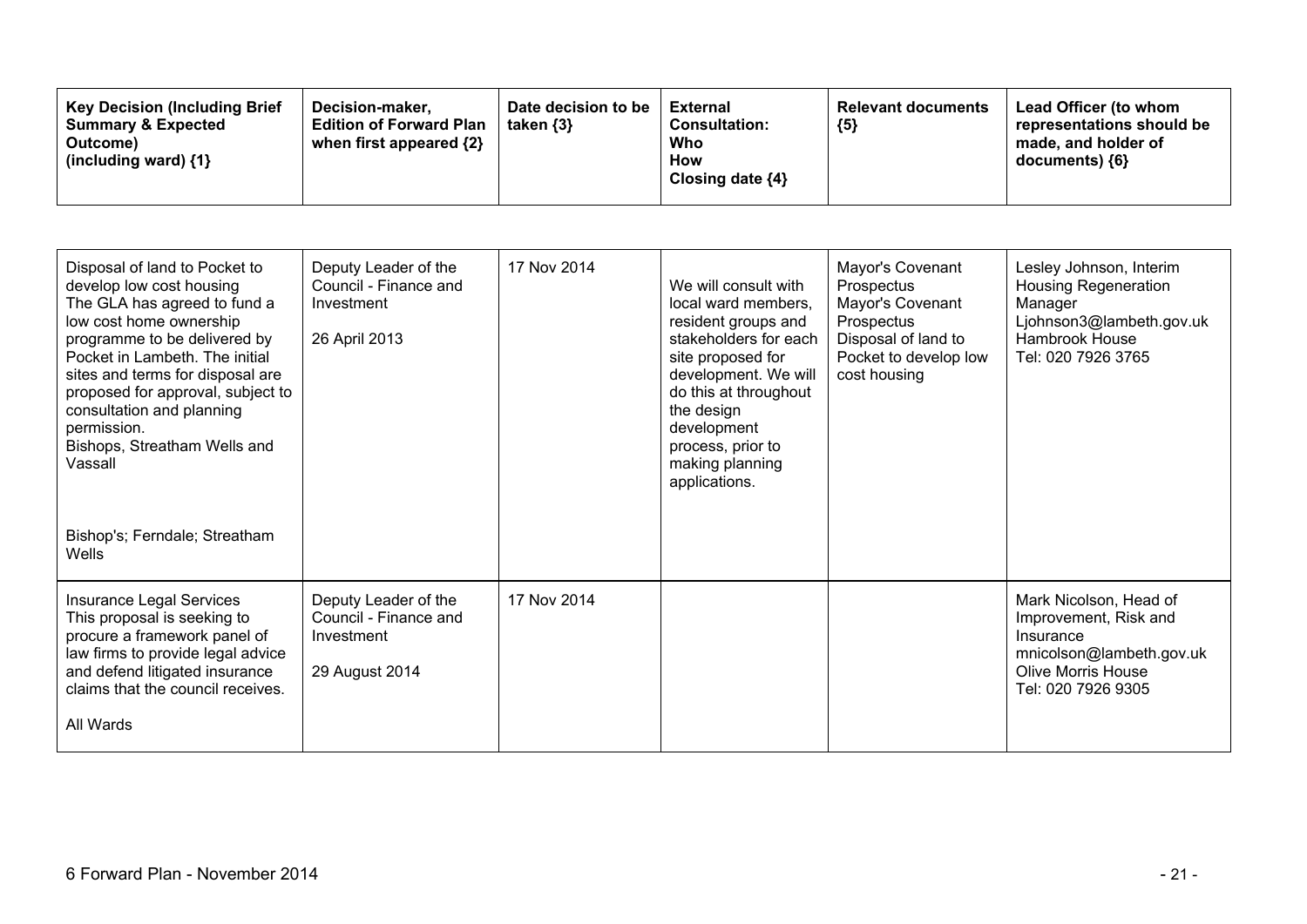| <b>Key Decision (Including Brief)</b><br><b>Summary &amp; Expected</b><br>Outcome)<br>(including ward) $\{1\}$ | Decision-maker.<br><b>Edition of Forward Plan</b><br>when first appeared {2} | Date decision to be<br>taken $\{3\}$ | External<br><b>Consultation:</b><br>Who<br>How<br>Closing date $\{4\}$ | <b>Relevant documents</b><br>${5}$ | Lead Officer (to whom<br>representations should be<br>made, and holder of<br>$documents)$ {6} |
|----------------------------------------------------------------------------------------------------------------|------------------------------------------------------------------------------|--------------------------------------|------------------------------------------------------------------------|------------------------------------|-----------------------------------------------------------------------------------------------|
|----------------------------------------------------------------------------------------------------------------|------------------------------------------------------------------------------|--------------------------------------|------------------------------------------------------------------------|------------------------------------|-----------------------------------------------------------------------------------------------|

| Unified Telecommunications<br>Service Procurement Award<br>Approval to award contract for<br>Unified Telecommunications<br>Services.<br>All Wards                                                                                                     | Deputy Leader of the<br>Council - Finance and<br>Investment                   | 1 Dec 2014  |                                                                                                                                                                                                                                                                | Ian Wathen, Technical<br>Project Manager<br>IWathen@lambeth.gov.uk<br>Ivor House, 1 Acre Lane,<br>LONDON, SW2 5BF<br>Tel: 020 7926 6422 |
|-------------------------------------------------------------------------------------------------------------------------------------------------------------------------------------------------------------------------------------------------------|-------------------------------------------------------------------------------|-------------|----------------------------------------------------------------------------------------------------------------------------------------------------------------------------------------------------------------------------------------------------------------|-----------------------------------------------------------------------------------------------------------------------------------------|
| Insurance Loss Adjusting<br><b>Services</b><br>This proposal is seeking to<br>procure a panel of insurance<br>loss adjusters to provide loss<br>adjusting services in relation to a<br>wide range of insurance claims<br>that the council deals with. | Deputy Leader of the<br>Council - Finance and<br>Investment<br>29 August 2014 | 17 Dec 2014 | As this is an area of<br>professional<br>expertise we have<br>consulted with some<br>schools who provided<br>independent<br>feedback on the loss<br>adjusting services<br>received in the last<br>year. No further<br>consultation will take<br>place on this. | Maureen Dennie, Insurance<br>Manager<br>mdennie@lambeth.gov.uk<br>Room 213, Lambeth Town<br>Hall<br>Tel: 020 7926 9846                  |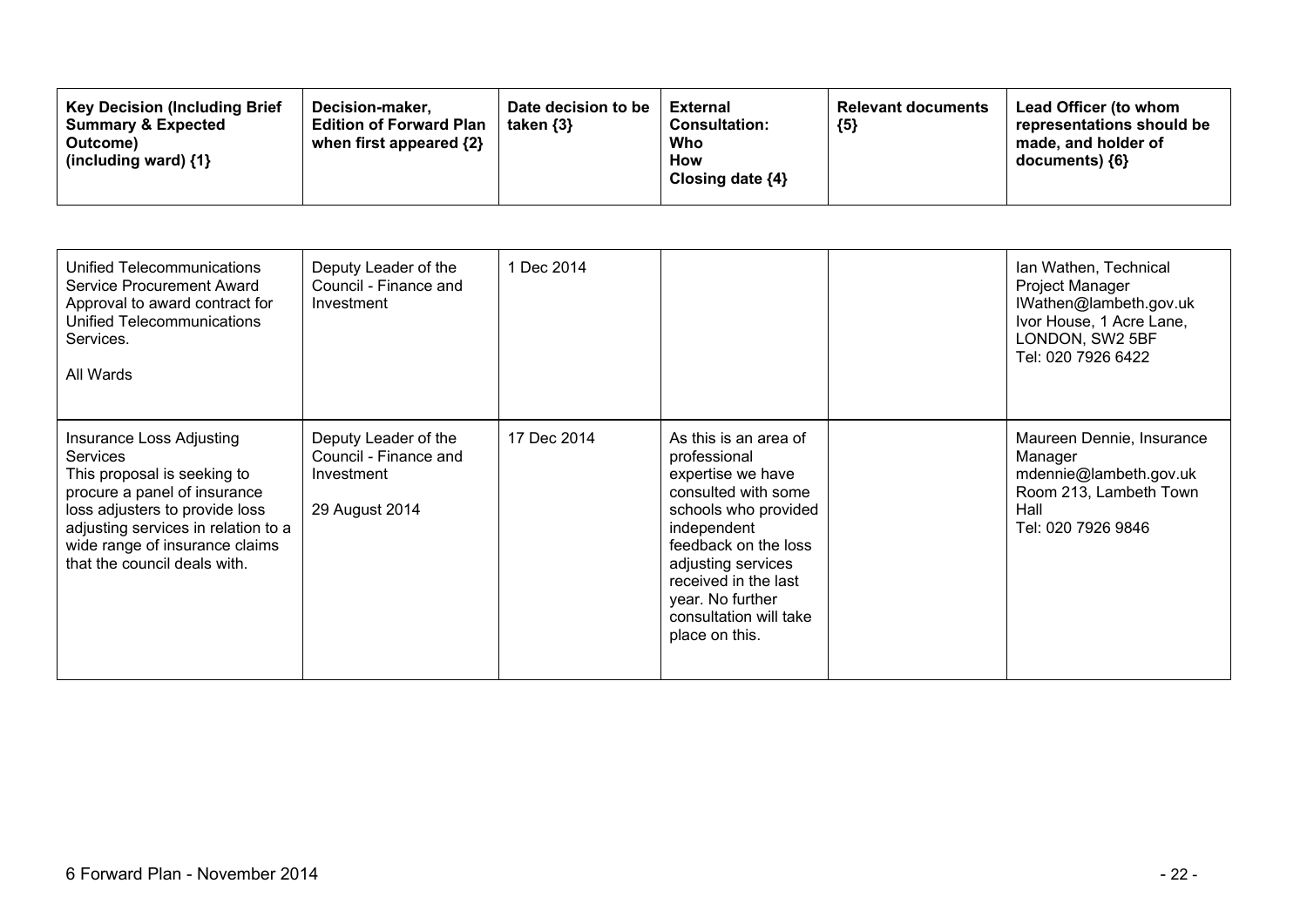| <b>Key Decision (Including Brief</b><br>Decision-maker.<br><b>Edition of Forward Plan</b><br><b>Summary &amp; Expected</b><br>when first appeared {2}<br>Outcome)<br>(including ward) $\{1\}$ | Date decision to be<br>taken $\{3\}$ | External<br><b>Consultation:</b><br>Who<br><b>How</b><br>Closing date $\{4\}$ | <b>Relevant documents</b><br>${5}$ | Lead Officer (to whom<br>representations should be<br>made, and holder of<br>documents) {6} |
|-----------------------------------------------------------------------------------------------------------------------------------------------------------------------------------------------|--------------------------------------|-------------------------------------------------------------------------------|------------------------------------|---------------------------------------------------------------------------------------------|
|-----------------------------------------------------------------------------------------------------------------------------------------------------------------------------------------------|--------------------------------------|-------------------------------------------------------------------------------|------------------------------------|---------------------------------------------------------------------------------------------|

| Procurement of contracts for<br>servers, storage & associated<br>services and software and<br>associated services<br>Procurement of the or the<br>servers, storage and associated<br>services contract and the ICT<br>software and associated<br>services contract. | Deputy Leader of the<br>Council - Finance and<br>Investment<br>12 September 2014 | 19 Jan 2015 | Procurement board |  | Dhiraj Shah<br>dshah@lambeth.gov.uk<br>Tel: 020 7926 5742 |
|---------------------------------------------------------------------------------------------------------------------------------------------------------------------------------------------------------------------------------------------------------------------|----------------------------------------------------------------------------------|-------------|-------------------|--|-----------------------------------------------------------|
|---------------------------------------------------------------------------------------------------------------------------------------------------------------------------------------------------------------------------------------------------------------------|----------------------------------------------------------------------------------|-------------|-------------------|--|-----------------------------------------------------------|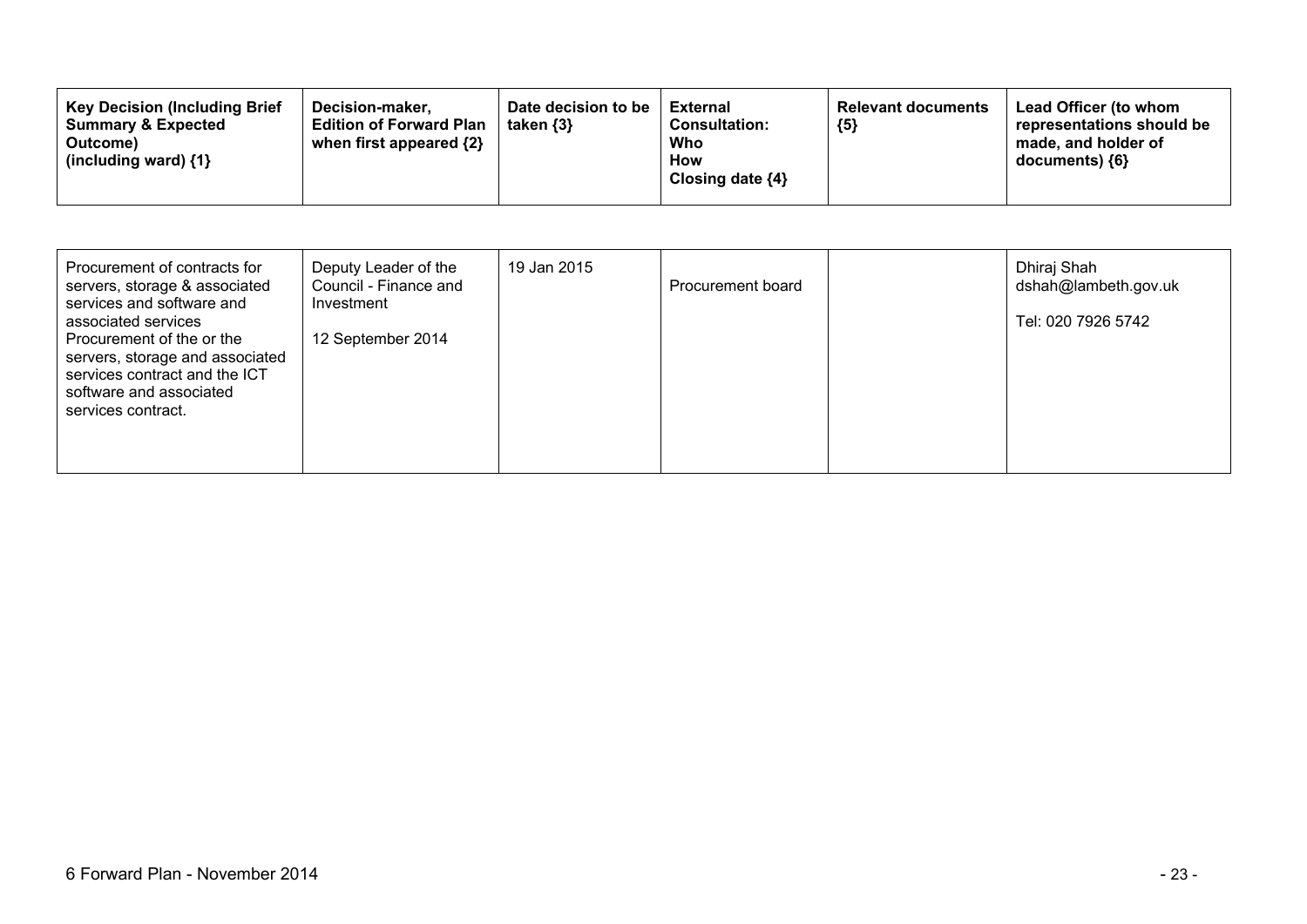| <b>Key Decision (Including Brief</b><br><b>Summary &amp; Expected</b><br>Outcome)<br>(including ward) $\{1\}$ | Decision-maker.<br><b>Edition of Forward Plan</b><br>when first appeared $\{2\}$ | Date decision to be<br>taken $\{3\}$ | External<br><b>Consultation:</b><br>Who<br>How<br>Closing date $\{4\}$ | <b>Relevant documents</b><br>${5}$ | Lead Officer (to whom<br>representations should be<br>made, and holder of<br>$documents)$ {6} |
|---------------------------------------------------------------------------------------------------------------|----------------------------------------------------------------------------------|--------------------------------------|------------------------------------------------------------------------|------------------------------------|-----------------------------------------------------------------------------------------------|
|---------------------------------------------------------------------------------------------------------------|----------------------------------------------------------------------------------|--------------------------------------|------------------------------------------------------------------------|------------------------------------|-----------------------------------------------------------------------------------------------|

### **Children and Adult Services**

| <b>Contract Extension for Short</b><br><b>Breaks Services for Children</b><br>with Disabilities<br>All Wards                                                                                                                             | Cabinet Member for<br>Children and Adult<br><b>Services</b><br>March, 2012      | 17 Nov 2014 | n/a                                                                                                                                                                                                                                                        | <b>Officer Delegated</b><br>Decision Report | Angella Daley, Strategic<br><b>Commissioning Specialist</b><br><b>Services</b><br>adaley@lambeth.gov.uk<br><b>International House</b><br>Tel: 020 7926 5213 |
|------------------------------------------------------------------------------------------------------------------------------------------------------------------------------------------------------------------------------------------|---------------------------------------------------------------------------------|-------------|------------------------------------------------------------------------------------------------------------------------------------------------------------------------------------------------------------------------------------------------------------|---------------------------------------------|-------------------------------------------------------------------------------------------------------------------------------------------------------------|
| <b>Transforming Adult Mental</b><br><b>Health Rehabilitation services</b><br>Development of an alliance<br>contracting "development" pilot<br>to support personalised<br>integrated care and support for<br>local citizens.<br>All Wards | Cabinet Member for<br><b>Children and Adult</b><br>Services<br>14 February 2014 | 17 Nov 2014 | A communication and<br>stakeholder<br>engagement strategy<br>is being developed<br>which will consider<br>further actions<br>required to better<br>inform and engage<br>service users, carers,<br>senior managers and<br>stakeholders in this<br>proposal. |                                             | Denis O'Rourke, Assistant<br>Director Integrated<br>Commissioning - Adult<br>Mental Health<br>denisorourke@nhs.net                                          |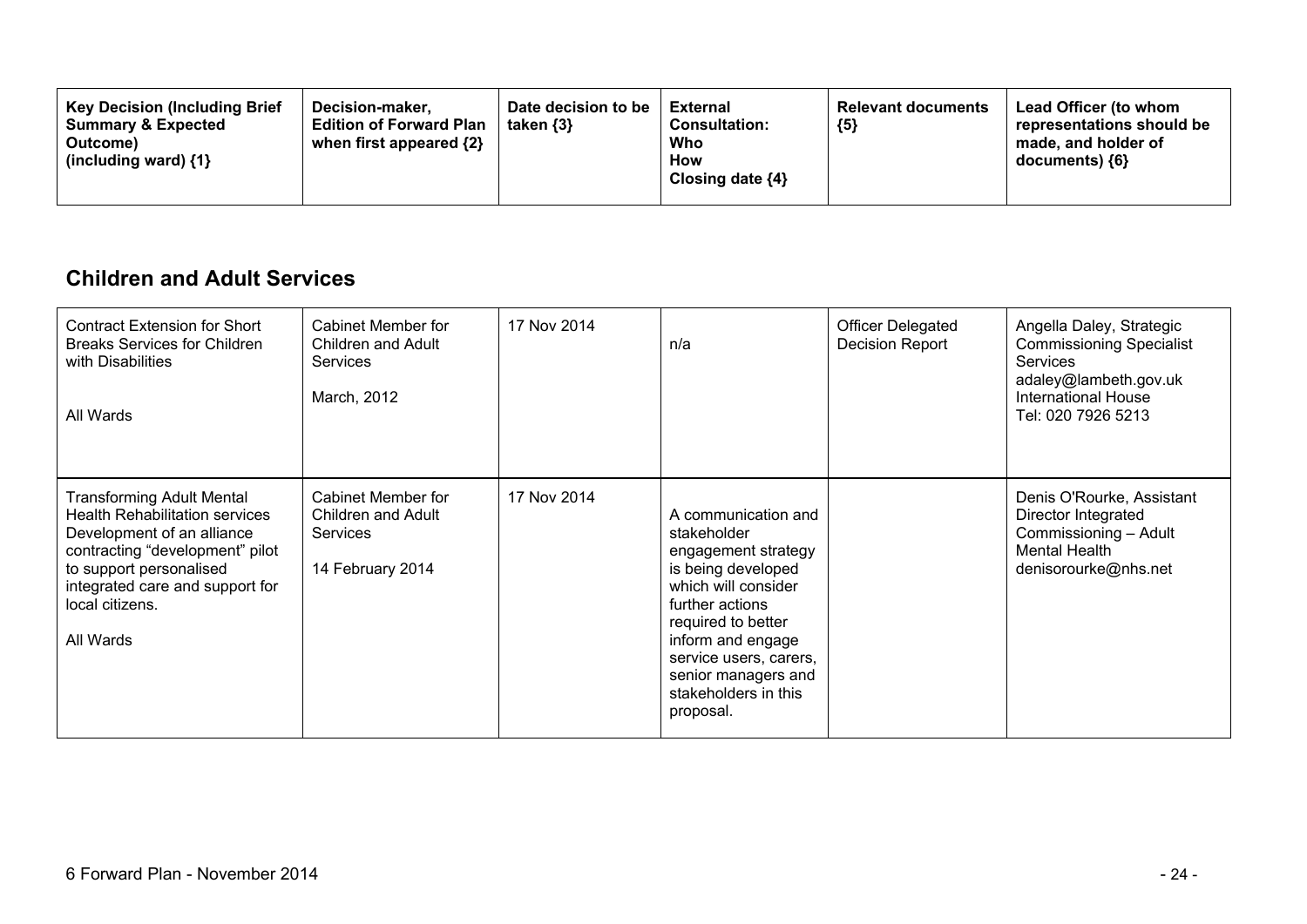| Provision of Community<br>Equipment for Health & Social<br>Care<br>To vary the current contract for<br>the provison of community<br>equipment<br>All Wards                                                                      | Cabinet Member for<br>Children and Adult<br><b>Services</b><br>9 May 2014   | 17 Nov 2014 |                                                                                | David Worrall, Senior<br>Commissioning Manager,<br>Health and Wellbeing<br>dworrall@lambeth.gov.uk<br><b>Phoenix House</b><br>Tel: 020 7926 9978                                           |
|---------------------------------------------------------------------------------------------------------------------------------------------------------------------------------------------------------------------------------|-----------------------------------------------------------------------------|-------------|--------------------------------------------------------------------------------|--------------------------------------------------------------------------------------------------------------------------------------------------------------------------------------------|
| Semi Independent Living for 16+<br><b>Provision</b><br>The contract is to be extended<br>to enable one single tender of<br>adults and childrens' services.<br>The extension will allow time to<br>prepare for a single pathway. | Cabinet Member for<br><b>Children and Adult</b><br>Services<br>13 June 2014 | 17 Nov 2014 | A full consultation<br>process was<br>undertaken for the<br>original contract. | Linnette Taylor, Strategiv<br><b>Commissioning Officer</b><br>LTaylor5@lambeth.gov.uk<br>Children & Young People<br>Services, 205 Stockwell<br>Road,, London,, SW9 9SL<br>Tel: 02079265214 |
| All Wards                                                                                                                                                                                                                       |                                                                             |             |                                                                                |                                                                                                                                                                                            |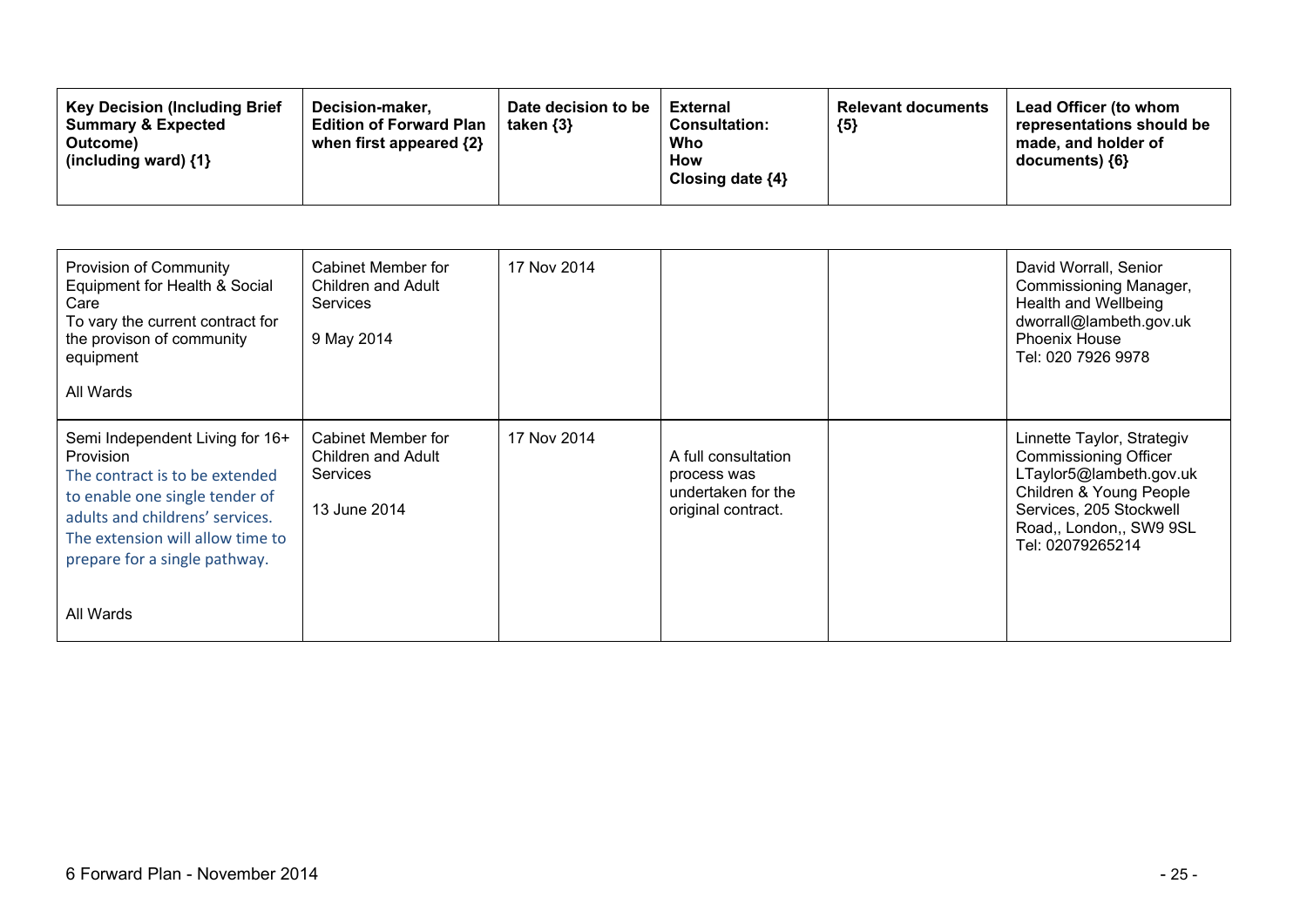| <b>Key Decision (Including Brief)</b><br><b>Summary &amp; Expected</b><br>Outcome)<br>(including ward) $\{1\}$ | Date decision to be<br>Decision-maker.<br><b>Edition of Forward Plan</b><br>taken $\{3\}$<br>when first appeared {2} | <b>External</b><br><b>Consultation:</b><br>Who<br>How<br>Closing date $\{4\}$ | <b>Relevant documents</b><br>${5}$ | Lead Officer (to whom<br>representations should be<br>made, and holder of<br>documents) ${6}$ |
|----------------------------------------------------------------------------------------------------------------|----------------------------------------------------------------------------------------------------------------------|-------------------------------------------------------------------------------|------------------------------------|-----------------------------------------------------------------------------------------------|
|----------------------------------------------------------------------------------------------------------------|----------------------------------------------------------------------------------------------------------------------|-------------------------------------------------------------------------------|------------------------------------|-----------------------------------------------------------------------------------------------|

| Passenger Transport Services<br>contract extension<br>A waiver to procurement<br>regulation, to allow the current<br>providers of passenger transport<br>services to continue to provide<br>the service, whilst a tender<br>process is carried out. | Cabinet Member for<br>Children and Adult<br><b>Services</b><br>12 September 2014 | 17 Nov 2014 | Consultation with<br>providers and users<br>since March 2014 | Georgie Jones-Conaghan,<br><b>Strategic Commissioning</b><br>Manager<br>gjonesconaghan@lambeth.g<br>ov.uk<br>Phoenix House, London,<br>SW8 2LL<br>Tel: 020 7926 4684 |
|-----------------------------------------------------------------------------------------------------------------------------------------------------------------------------------------------------------------------------------------------------|----------------------------------------------------------------------------------|-------------|--------------------------------------------------------------|----------------------------------------------------------------------------------------------------------------------------------------------------------------------|
| <b>Short Breaks Service</b><br><b>Contract Extension for Short</b><br><b>Breaks Services for Children</b><br>with Disabilities<br>All Wards                                                                                                         | Cabinet Member for<br>Children and Adult<br><b>Services</b><br>12 September 2014 | 15 Dec 2014 |                                                              | Angella Daley, Strategic<br><b>Commissioning Specialist</b><br><b>Services</b><br>adaley@lambeth.gov.uk<br><b>International House</b><br>Tel: 020 7926 5213          |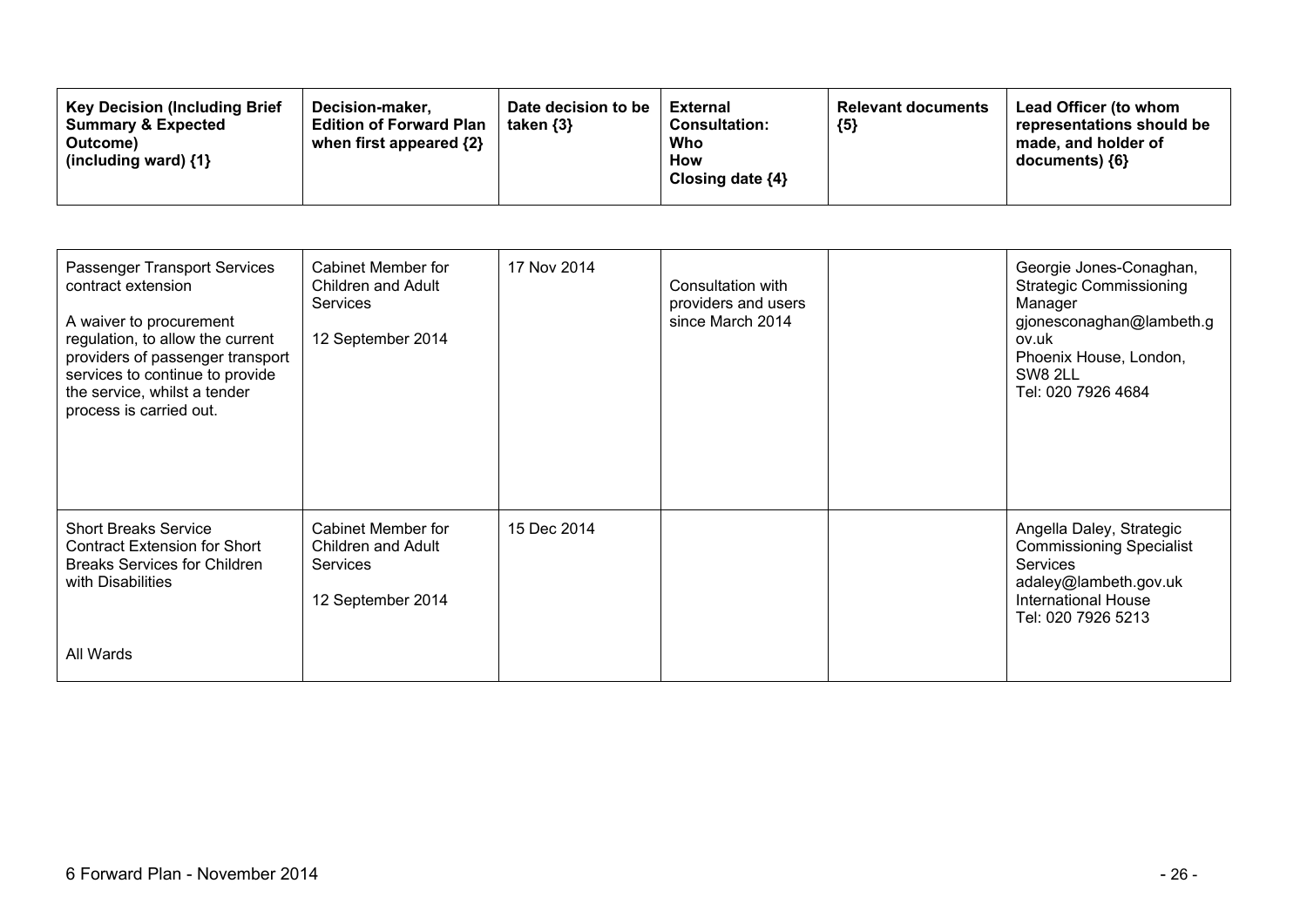| CWD Home support services<br><b>Contract Extension for</b><br>Home Support Services for<br>Children with disabilities<br>All Wards                                                                                      | Cabinet Member for<br>Children and Adult<br><b>Services</b><br>12 September 2014 | 15 Dec 2014 |                                                                                | Angella Daley, Strategic<br><b>Commissioning Specialist</b><br><b>Services</b><br>adaley@lambeth.gov.uk<br><b>International House</b><br>Tel: 020 7926 5213                                |
|-------------------------------------------------------------------------------------------------------------------------------------------------------------------------------------------------------------------------|----------------------------------------------------------------------------------|-------------|--------------------------------------------------------------------------------|--------------------------------------------------------------------------------------------------------------------------------------------------------------------------------------------|
| Semi Independent Living for 16+<br>The contract is to be extended to<br>enable one single tender of<br>adults and childrens' services.<br>The extension will allow time to<br>prepare for a single pathway<br>All Wards | Cabinet Member for<br>Children and Adult<br><b>Services</b><br>12 September 2014 | 15 Dec 2014 | A full consultation<br>process was<br>undertaken for the<br>original contract. | Linnette Taylor, Strategiv<br><b>Commissioning Officer</b><br>LTaylor5@lambeth.gov.uk<br>Children & Young People<br>Services, 205 Stockwell<br>Road,, London,, SW9 9SL<br>Tel: 02079265214 |

## **Environment and Sustainability**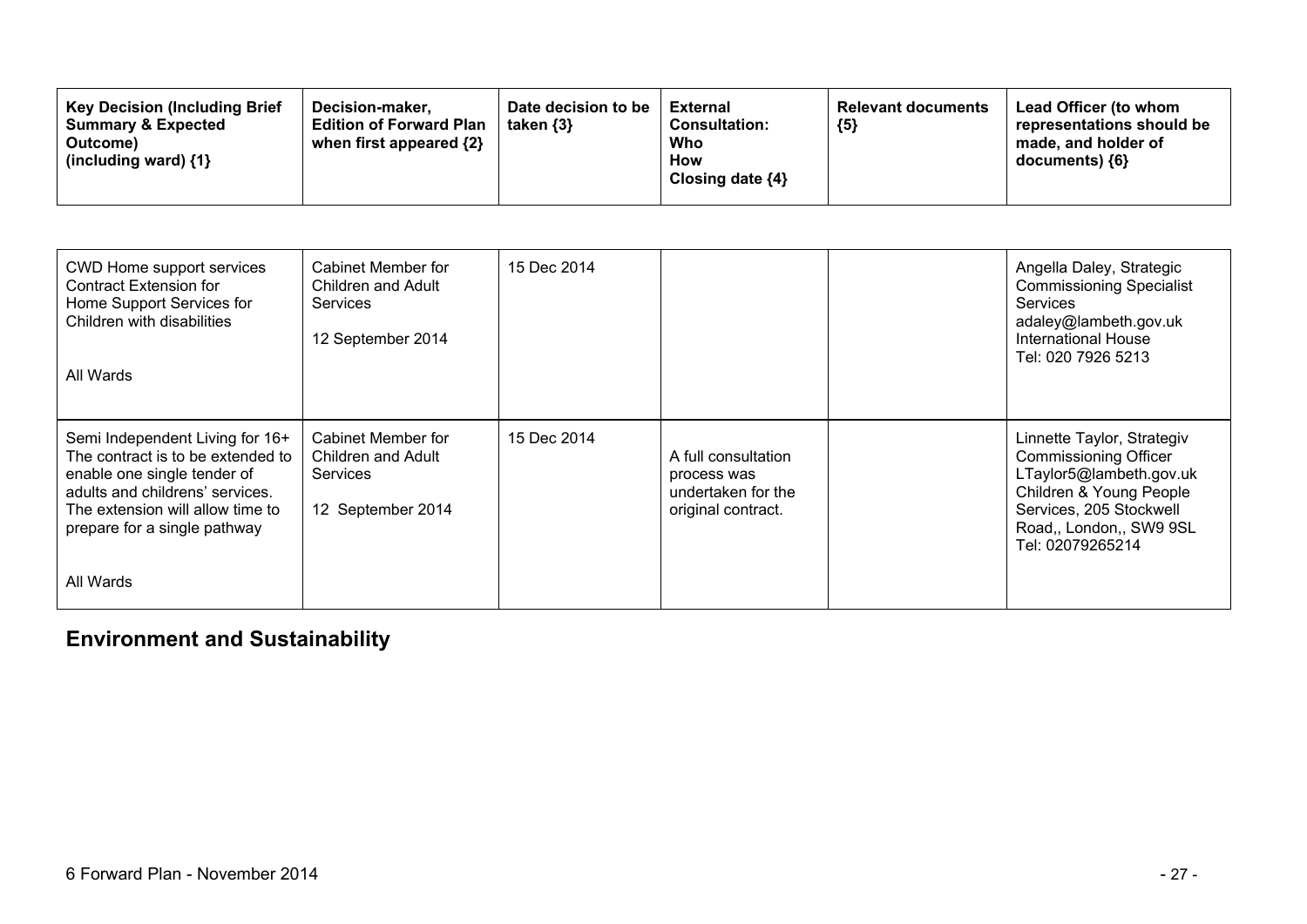| <b>Key Decision (Including Brief</b><br>Decision-maker.<br><b>Summary &amp; Expected</b><br><b>Edition of Forward Plan</b><br>when first appeared {2}<br>Outcome)<br>(including ward) $\{1\}$ | Date decision to be<br>taken $\{3\}$ | External<br><b>Consultation:</b><br>Who<br>How<br>Closing date $\{4\}$ | <b>Relevant documents</b><br>${5}$ | Lead Officer (to whom<br>representations should be<br>made, and holder of<br>$documents)$ {6} |
|-----------------------------------------------------------------------------------------------------------------------------------------------------------------------------------------------|--------------------------------------|------------------------------------------------------------------------|------------------------------------|-----------------------------------------------------------------------------------------------|
|-----------------------------------------------------------------------------------------------------------------------------------------------------------------------------------------------|--------------------------------------|------------------------------------------------------------------------|------------------------------------|-----------------------------------------------------------------------------------------------|

| Excess waste on estates -<br>Responsibility transfer<br>The report sets out a case for<br>the transfer of waste<br>management responsibility to the<br>local estate management teams<br>to encourage the reduction in<br>excess waste being generated<br>through enforcement and<br>financial levers. | Cabinet Member for<br>Environment and<br>Sustainability<br>17 October 2014 | 17 Nov 2014 | Discussion with<br>reprsentatives from<br>Housing<br>management | Michael C Clarke, Public<br><b>Environment Manager</b><br>mcclarke@lambeth.gov.uk<br>1st Floor, Service Team<br>House, 185-205<br>Shakespeare Road, London,<br>SE24 0PZ<br>Tel: 020 7926 0528 |
|-------------------------------------------------------------------------------------------------------------------------------------------------------------------------------------------------------------------------------------------------------------------------------------------------------|----------------------------------------------------------------------------|-------------|-----------------------------------------------------------------|-----------------------------------------------------------------------------------------------------------------------------------------------------------------------------------------------|
| All Wards                                                                                                                                                                                                                                                                                             |                                                                            |             |                                                                 |                                                                                                                                                                                               |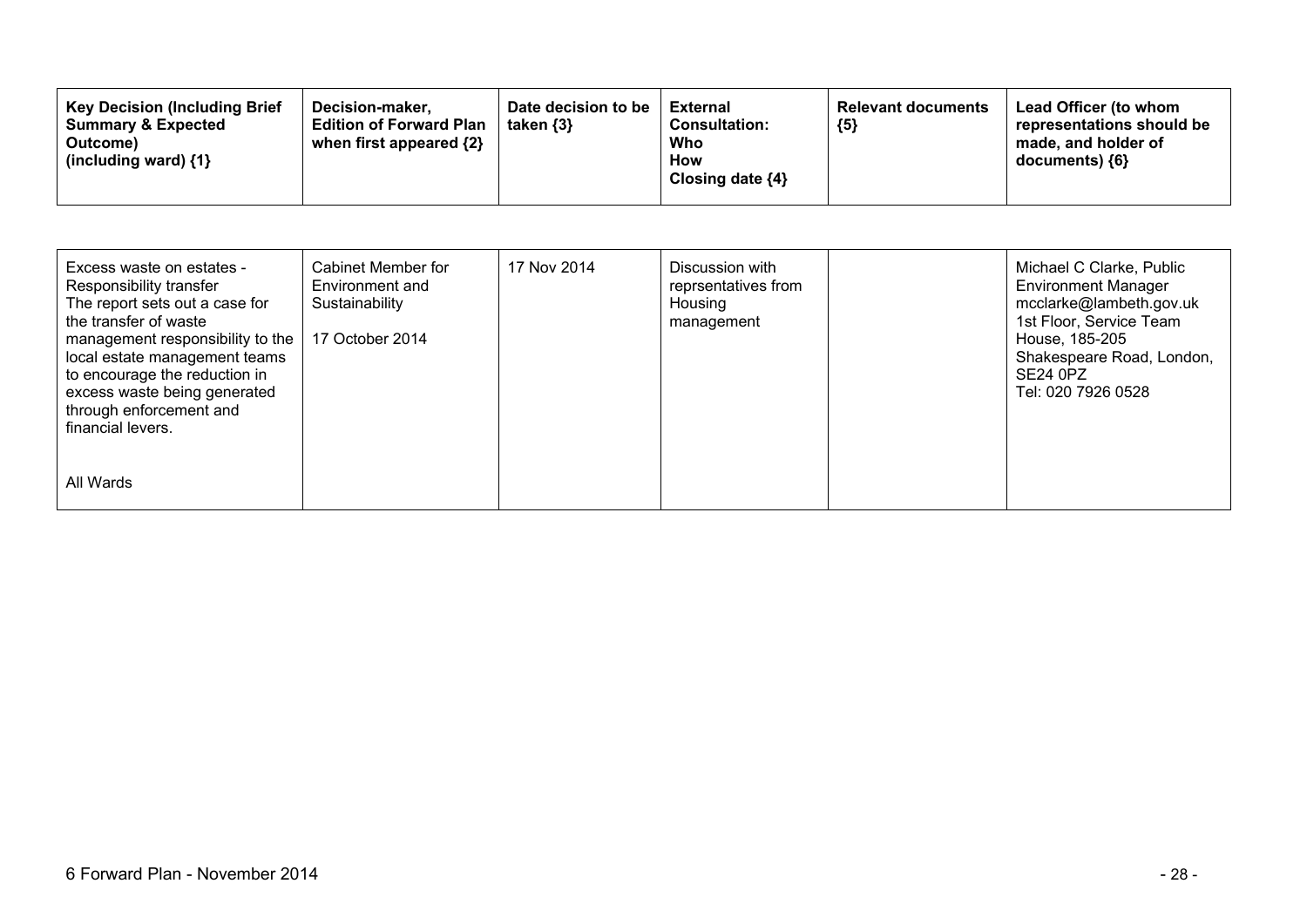| Street Cleansing - Intelligence<br>lead deployment of resources.<br>The decision is based on moving<br>from a one size fits all service to<br>an intelligence and demand lead<br>service designed at a local level<br>with residents and BID's. | <b>Cabinet Member for</b><br>Environment and<br>Sustainability<br>17 November 2014 | 17 Nov 2014 | Consultation is<br>underway with<br>representatives from<br>each Business<br>Improvement District.<br>A borough wide<br>meeting was held<br>and subsequent                                                                                                                                                                                                                                                                                                                          | Michael C Clarke, Public<br><b>Environment Manager</b><br>mcclarke@lambeth.gov.uk<br>1st Floor, Service Team<br>House, 185-205<br>Shakespeare Road, London,<br><b>SE24 0PZ</b><br>Tel: 020 7926 0528 |
|-------------------------------------------------------------------------------------------------------------------------------------------------------------------------------------------------------------------------------------------------|------------------------------------------------------------------------------------|-------------|-------------------------------------------------------------------------------------------------------------------------------------------------------------------------------------------------------------------------------------------------------------------------------------------------------------------------------------------------------------------------------------------------------------------------------------------------------------------------------------|------------------------------------------------------------------------------------------------------------------------------------------------------------------------------------------------------|
| All Wards                                                                                                                                                                                                                                       |                                                                                    |             | consultation<br>meetings have taken<br>place with individual<br>Bids to determine the<br>needs and options for<br>service change at a<br>local level. The<br>consultation will<br>continue after the<br>report is forwarded<br>for decision. This will<br>allow BID's to voice<br>any concerns and<br>determine community<br>response when the<br>proposals have been<br>implemented.<br>Additionally the<br>council has<br>introduced a number<br>of citizen based<br>schemes that |                                                                                                                                                                                                      |
| 6 Forward Plan - November 2014                                                                                                                                                                                                                  |                                                                                    |             | promote greater<br>citizen involvement in<br>the design and<br>delivery of services<br>that impact<br>environmental                                                                                                                                                                                                                                                                                                                                                                 | $-29-$                                                                                                                                                                                               |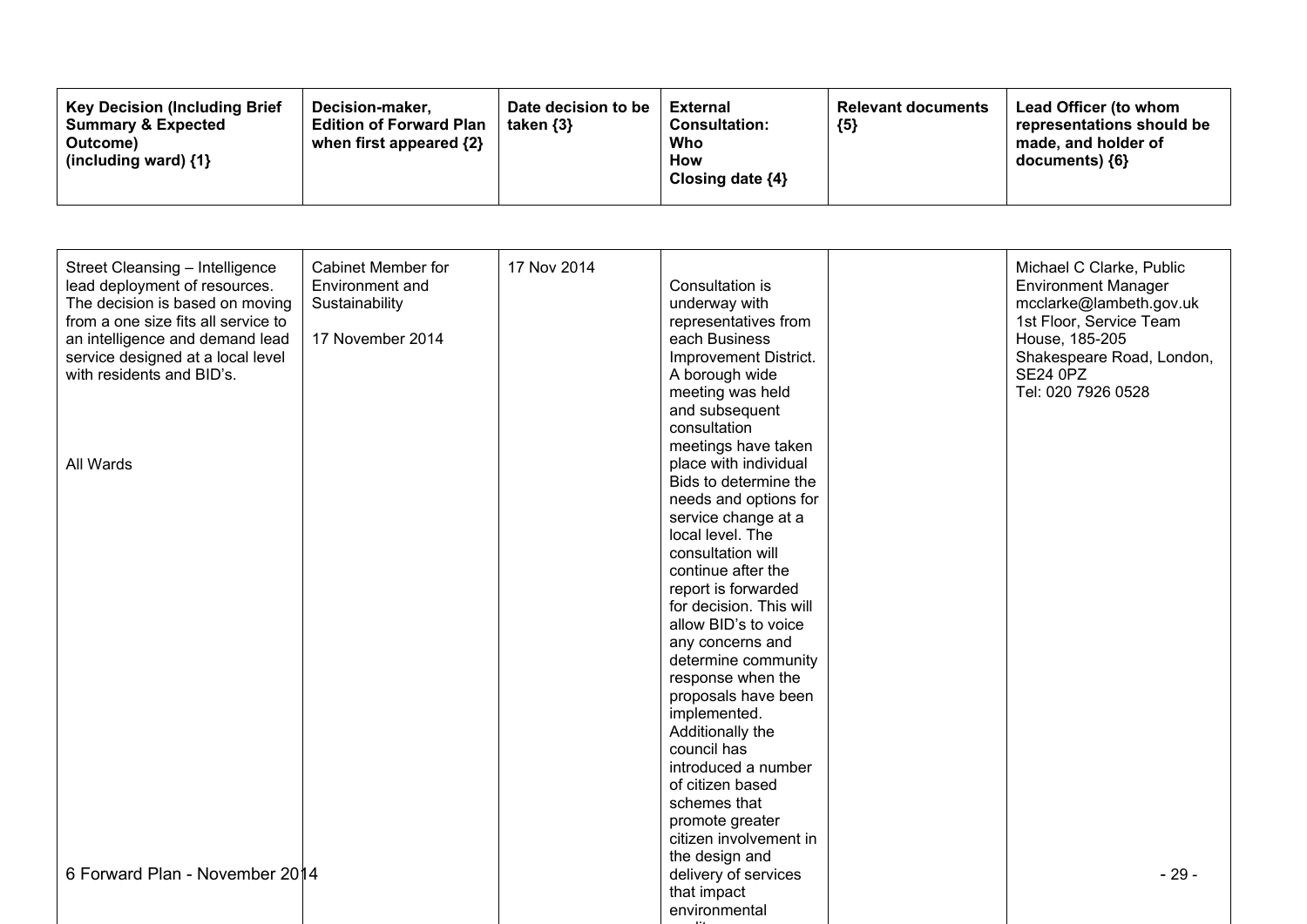| <b>Key Decision (Including Brief</b><br><b>Summary &amp; Expected</b><br>Outcome)<br>(including ward) $\{1\}$ | Decision-maker.<br><b>Edition of Forward Plan</b><br>when first appeared $\{2\}$ | Date decision to be<br>taken $\{3\}$ | External<br><b>Consultation:</b><br>Who<br>How<br>Closing date $\{4\}$ | <b>Relevant documents</b><br>${5}$ | Lead Officer (to whom<br>representations should be<br>made, and holder of<br>$documents)$ {6} |
|---------------------------------------------------------------------------------------------------------------|----------------------------------------------------------------------------------|--------------------------------------|------------------------------------------------------------------------|------------------------------------|-----------------------------------------------------------------------------------------------|
|---------------------------------------------------------------------------------------------------------------|----------------------------------------------------------------------------------|--------------------------------------|------------------------------------------------------------------------|------------------------------------|-----------------------------------------------------------------------------------------------|

## **Health and Wellbeing**

| Mental Health Accommodation<br>and Community Support<br>contract.<br><b>Extension of the Mental Health</b><br>Accommodation and Community<br>Support contract.<br>All Wards | Cabinet Member for<br>Health and Wellbeing<br>16.05.14               | 17 Nov 2014 |                                                                                                                                                                                                                                                                                               | Denis O'Rourke, Assistant<br>Director Integrated<br>Commissioning - Adult<br>Mental Health<br>denisorourke@nhs.net |
|-----------------------------------------------------------------------------------------------------------------------------------------------------------------------------|----------------------------------------------------------------------|-------------|-----------------------------------------------------------------------------------------------------------------------------------------------------------------------------------------------------------------------------------------------------------------------------------------------|--------------------------------------------------------------------------------------------------------------------|
| Transfer of 2013/14 funding from<br>NHS to Lambeth<br>Transfer of funding via s256 for<br>2013/14 from NHS England to<br>London Borough of Lambeth<br>All Wards             | <b>Cabinet Member for</b><br>Health and Wellbeing<br>7 February 2014 | 17 Nov 2014 | Engagement with<br>LINK/ HealthWatch<br>roundtables, CCG<br>engagement on<br>planning and the BIG<br>Lambeth Health<br>Debate, SLIC<br>Citizens' panel work<br>and Lambeth Living<br>Well Collaborative<br>co-productive work<br>on mental health.<br>This work is ongoing<br>and developing. |                                                                                                                    |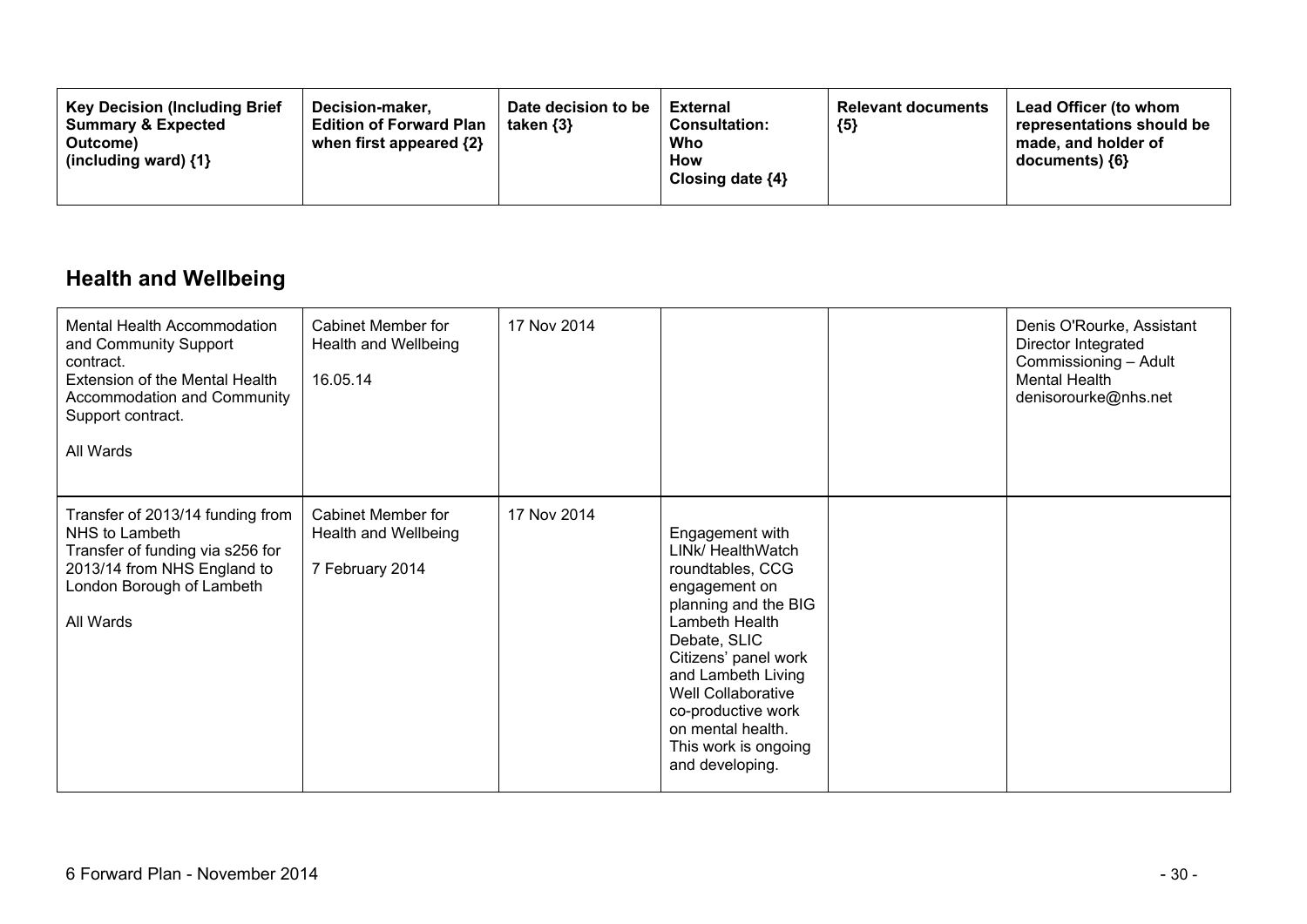| <b>Better Care Fund</b><br>To finalise and agree the<br>approach to developing the<br>Better Care Fund for Lambeth<br>for 2014-16<br>All Wards | Cabinet Member for<br>Health and Wellbeing<br>7 February 2014 | 17 Nov 2014 | Engagement with<br>LINK/ HealthWatch<br>roundtables, CCG<br>engagement on<br>planning and the BIG<br>Lambeth Health<br>Debate, SLIC<br>Citizens' panel work<br>and Lambeth Living<br>Well Collaborative<br>co-productive work<br>on mental health.<br>This work is ongoing<br>and developing. |  | Moira McGrath, Director of<br>Integrated Commissioning<br>moira.mcgrath@nhs.net |
|------------------------------------------------------------------------------------------------------------------------------------------------|---------------------------------------------------------------|-------------|-----------------------------------------------------------------------------------------------------------------------------------------------------------------------------------------------------------------------------------------------------------------------------------------------|--|---------------------------------------------------------------------------------|
|------------------------------------------------------------------------------------------------------------------------------------------------|---------------------------------------------------------------|-------------|-----------------------------------------------------------------------------------------------------------------------------------------------------------------------------------------------------------------------------------------------------------------------------------------------|--|---------------------------------------------------------------------------------|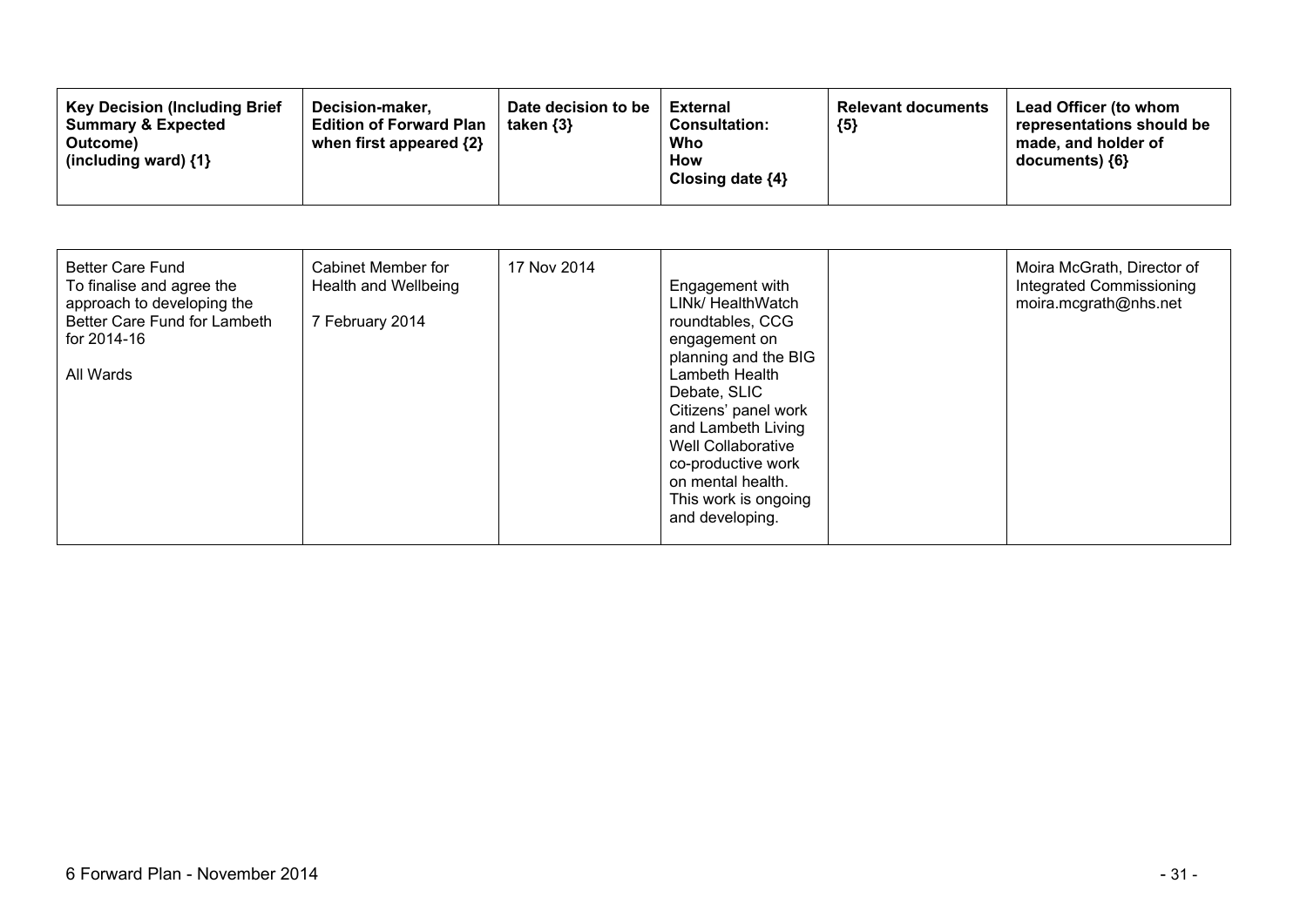| Extension to pilot level 3<br>specialist weight management<br>service for children<br>Decision to extend the above<br>contract for 2 years. This<br>contract is part of a healthy<br>weight programme that was set<br>up as a pilot following a tender<br>that was carried out in 2011. The<br>pilot will be evaluated over the<br>next year and a tender will be<br>carried out again in 2016 (for the<br>full healthy weight programme)<br>following analysis of the findings<br>from the evaluation.<br>All Wards | Cabinet Member for<br>Health and Wellbeing<br>13 June 2014 | 17 Nov 2014 | Qualitative data is<br>being captured<br>through the<br>evaluation.<br>Programme<br>participants provide<br>feedback following<br>their involvement.<br>Relevant<br>professionals and<br>stakeholders will be<br>consulted during the<br>evaluation and during<br>the tender process<br>which will be carried<br>out in 2016. |  | <b>Candice Clark</b><br>candiceclark@nhs.net |
|----------------------------------------------------------------------------------------------------------------------------------------------------------------------------------------------------------------------------------------------------------------------------------------------------------------------------------------------------------------------------------------------------------------------------------------------------------------------------------------------------------------------|------------------------------------------------------------|-------------|-------------------------------------------------------------------------------------------------------------------------------------------------------------------------------------------------------------------------------------------------------------------------------------------------------------------------------|--|----------------------------------------------|
|----------------------------------------------------------------------------------------------------------------------------------------------------------------------------------------------------------------------------------------------------------------------------------------------------------------------------------------------------------------------------------------------------------------------------------------------------------------------------------------------------------------------|------------------------------------------------------------|-------------|-------------------------------------------------------------------------------------------------------------------------------------------------------------------------------------------------------------------------------------------------------------------------------------------------------------------------------|--|----------------------------------------------|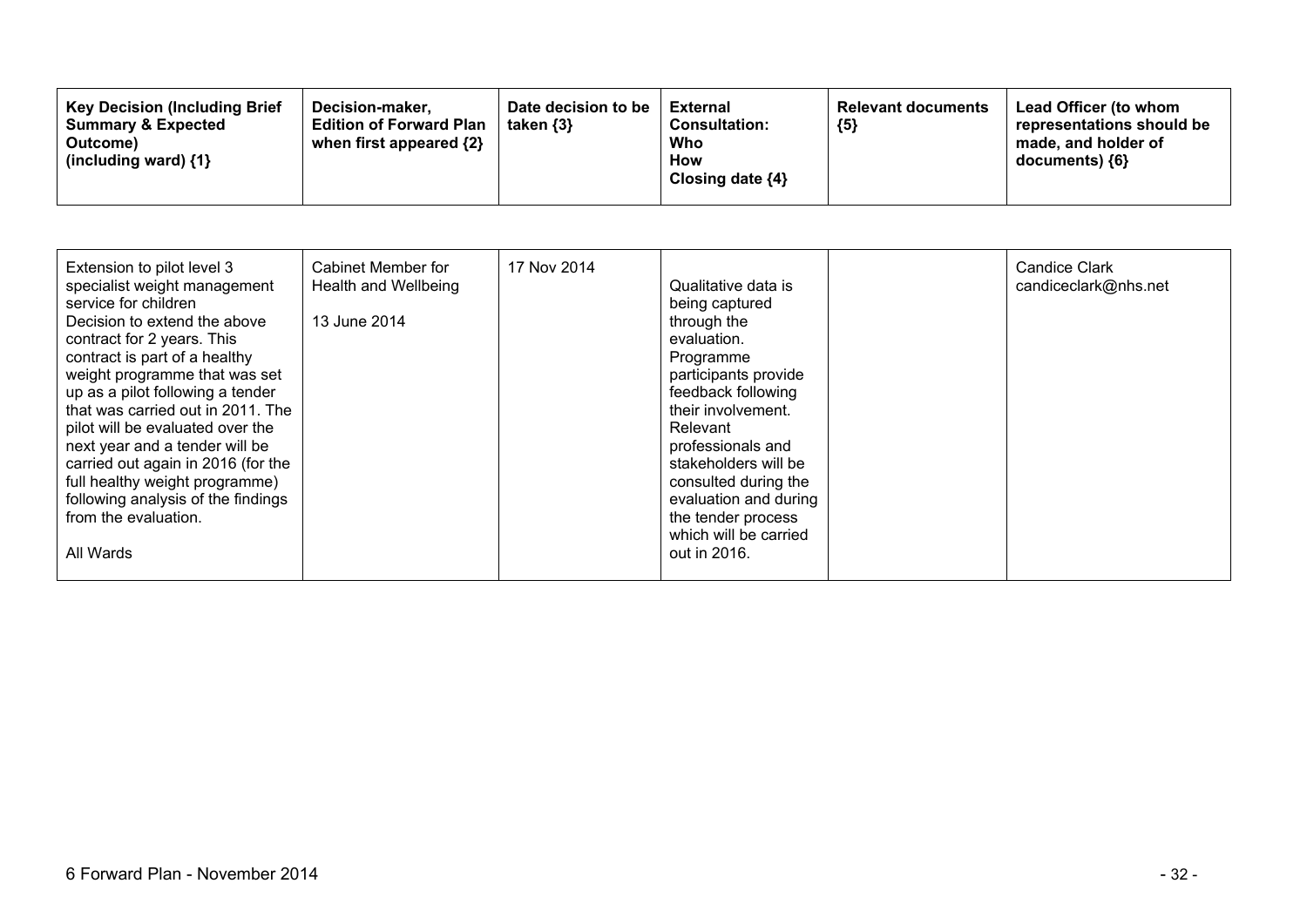| <b>Key Decision (Including Brief)</b><br>Decision-maker.<br><b>Summary &amp; Expected</b><br><b>Edition of Forward Plan</b><br>when first appeared $\{2\}$<br>Outcome)<br>(including ward) $\{1\}$ | Date decision to be<br><b>External</b><br><b>Consultation:</b><br>Who<br>How<br>Closing date $\{4\}$ | taken {3} | <b>Relevant documents</b><br>${5}$ | Lead Officer (to whom<br>representations should be<br>made, and holder of<br>$documents)$ {6} |
|----------------------------------------------------------------------------------------------------------------------------------------------------------------------------------------------------|------------------------------------------------------------------------------------------------------|-----------|------------------------------------|-----------------------------------------------------------------------------------------------|
|----------------------------------------------------------------------------------------------------------------------------------------------------------------------------------------------------|------------------------------------------------------------------------------------------------------|-----------|------------------------------------|-----------------------------------------------------------------------------------------------|

| London HIV Prevention<br>Programme<br>The tendering and award of<br>contracts for this London-wide<br>programme (hosted,<br>commissioned and managed by<br>Lambeth) for HIV prevention.<br>The services comprise outreach,<br>condom distribution and media<br>campaigns.<br>All Wards | Cabinet Member for<br>Health and Wellbeing<br>4 July 2014 | 17 Nov 2014 | Engagement with<br>London Directors of<br>Public Health via the<br><b>LHPP Steering</b><br>Group, London<br>Sexual Health Group<br>and London Councils'<br>Leaders Committee.<br>Planning and<br>development of this<br>work is ongoing as<br>the tender process<br>proceeds. |  | Paul Steinberg, Senior<br><b>Strategic Commissioning</b><br>Manager<br>PSteinberg@lambeth.gov.uk<br>Tel: 020 7926 0480 |
|----------------------------------------------------------------------------------------------------------------------------------------------------------------------------------------------------------------------------------------------------------------------------------------|-----------------------------------------------------------|-------------|-------------------------------------------------------------------------------------------------------------------------------------------------------------------------------------------------------------------------------------------------------------------------------|--|------------------------------------------------------------------------------------------------------------------------|
|----------------------------------------------------------------------------------------------------------------------------------------------------------------------------------------------------------------------------------------------------------------------------------------|-----------------------------------------------------------|-------------|-------------------------------------------------------------------------------------------------------------------------------------------------------------------------------------------------------------------------------------------------------------------------------|--|------------------------------------------------------------------------------------------------------------------------|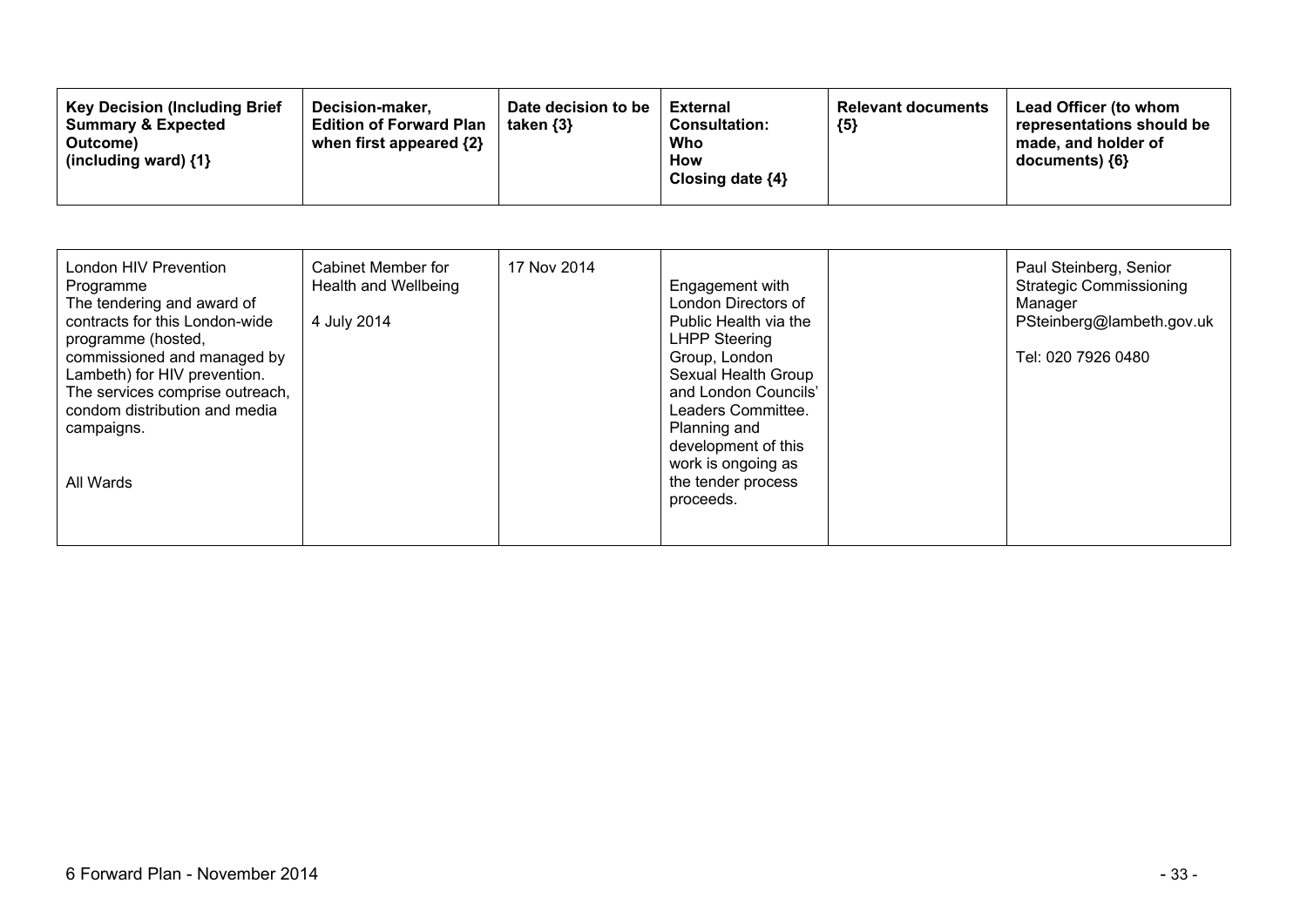| <b>Key Decision (Including Brief</b><br>Decision-maker.<br><b>Summary &amp; Expected</b><br><b>Edition of Forward Plan</b><br>when first appeared $\{2\}$<br>Outcome)<br>(including ward) $\{1\}$ | Date decision to be<br>taken {3} | <b>External</b><br><b>Consultation:</b><br>Who<br>How<br>Closing date $\{4\}$ | <b>Relevant documents</b><br>${5}$ | <b>Lead Officer (to whom</b><br>representations should be<br>made, and holder of<br>documents) ${6}$ |
|---------------------------------------------------------------------------------------------------------------------------------------------------------------------------------------------------|----------------------------------|-------------------------------------------------------------------------------|------------------------------------|------------------------------------------------------------------------------------------------------|
|---------------------------------------------------------------------------------------------------------------------------------------------------------------------------------------------------|----------------------------------|-------------------------------------------------------------------------------|------------------------------------|------------------------------------------------------------------------------------------------------|

| Shared Lives scheme<br>In December 2013, approval was<br>given to the waiver of section 8.0<br>(Purchasing Rules) of the<br><b>Contract Standing Orders in</b><br>order to extend the Shared Lives<br>scheme with Lambeth Mencap<br>for a further period of 12 months<br>for the period 1 January 2014 to<br>31 December 2014.<br>During the extension period it<br>was proposed to:<br>a) Expand the Shared Lives<br>Scheme to all client groups by<br>participating in the Cabinet<br>Office Trailblazer Scheme, for<br>the use of Social Impact Bond.<br>b) Enter into direct negotiation<br>with Social Finance to develop a<br>social investment mechanism to<br>expand the Shared Lives<br>scheme through a competitive<br>selection process.<br>Lambeth appointed Social<br>Finance to support the | <b>Cabinet Member for</b><br>Health and Wellbeing<br>4 July 2014 | 17 Nov 2014 |  | Laval Lebon, Senior Strategic<br><b>Commissioning Manager</b><br>LLebon2@lambeth.gov.uk<br>Phoenix House<br>Tel: 020 7926 4654 |
|-----------------------------------------------------------------------------------------------------------------------------------------------------------------------------------------------------------------------------------------------------------------------------------------------------------------------------------------------------------------------------------------------------------------------------------------------------------------------------------------------------------------------------------------------------------------------------------------------------------------------------------------------------------------------------------------------------------------------------------------------------------------------------------------------------------|------------------------------------------------------------------|-------------|--|--------------------------------------------------------------------------------------------------------------------------------|
| development of this contract<br>model in Lambeth and to identify<br>a viable Shared Lives provider<br>for the delivery of Shared Lives<br>care in Lambeth, to be supported<br>with social investment. In<br>selecting the Shared Lives                                                                                                                                                                                                                                                                                                                                                                                                                                                                                                                                                                    |                                                                  |             |  |                                                                                                                                |
| provider, Social Finance has<br>6ndertaked Felaum-aNewermuber 2014<br>transparent selection process                                                                                                                                                                                                                                                                                                                                                                                                                                                                                                                                                                                                                                                                                                       |                                                                  |             |  | $-34-$                                                                                                                         |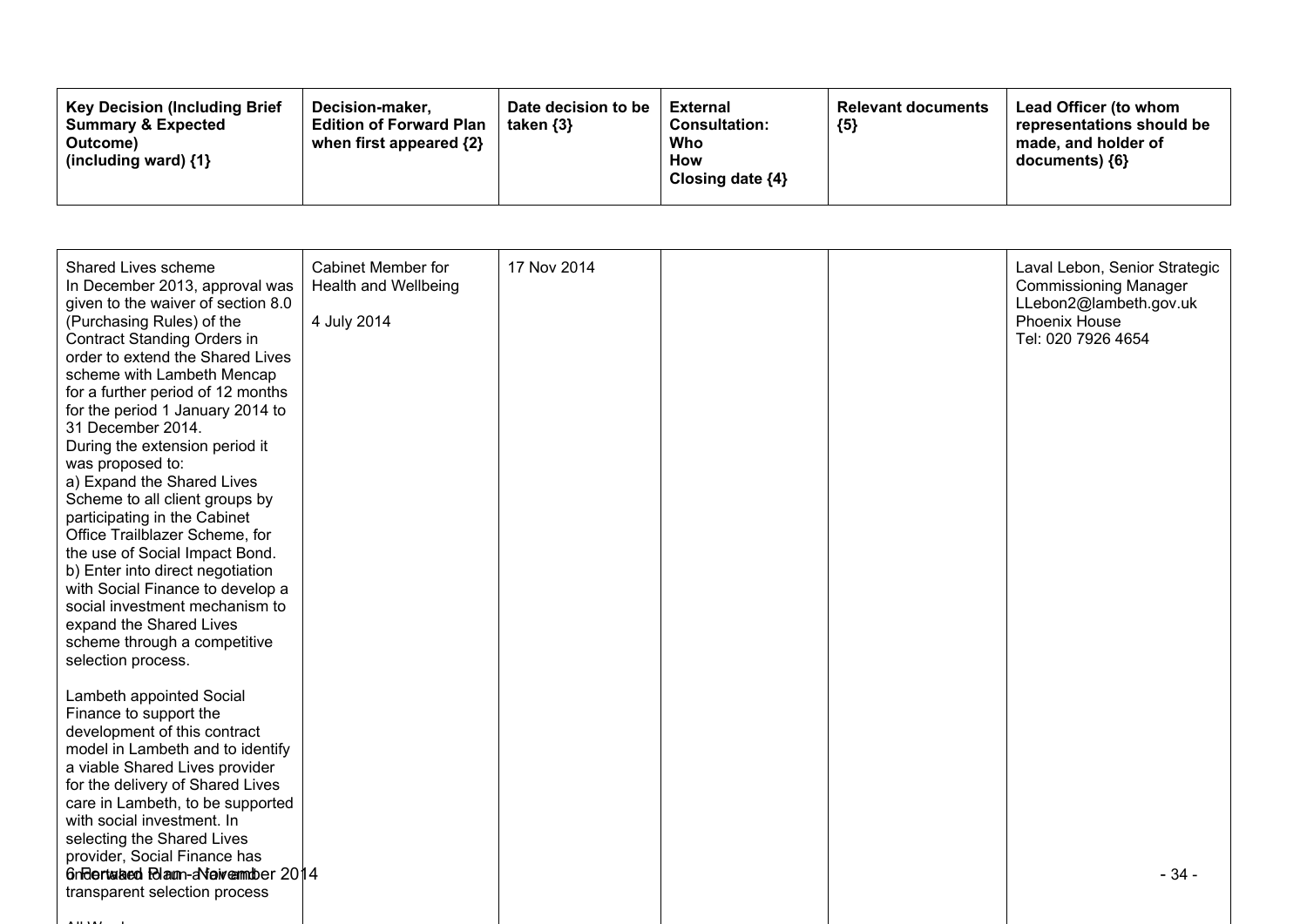| <b>Key Decision (Including Brief</b><br>Decision-maker.<br><b>Summary &amp; Expected</b><br><b>Edition of Forward Plan</b><br>when first appeared $\{2\}$<br>Outcome)<br>(including ward) $\{1\}$ | Date decision to be<br>taken $\{3\}$ | External<br><b>Consultation:</b><br>Who<br>How<br>Closing date $\{4\}$ | <b>Relevant documents</b><br>${5}$ | Lead Officer (to whom<br>representations should be<br>made, and holder of<br>$documents)$ {6} |
|---------------------------------------------------------------------------------------------------------------------------------------------------------------------------------------------------|--------------------------------------|------------------------------------------------------------------------|------------------------------------|-----------------------------------------------------------------------------------------------|
|---------------------------------------------------------------------------------------------------------------------------------------------------------------------------------------------------|--------------------------------------|------------------------------------------------------------------------|------------------------------------|-----------------------------------------------------------------------------------------------|

| Social Care Hub<br>Cabinet Member for<br>17 Nov 2014<br>Provision of a hub service<br>Health and Wellbeing<br>offering information, advice and<br>advocacy to older people, people<br>13/08/2014<br>with disabilities and carers.<br>All Wards | Co-Production<br>sessions with service<br>users, staff and<br>providers between<br>April & July 2014 | Paul Davis, Commissioning<br><b>Manager Supporting People</b><br>pdavis2@lambeth.gov.uk<br>Phoenix House, 10<br>Wandsworth Road, London,<br>SW8 2LL<br>Tel: 020 7926 7538<br>020 7926 7526 |
|------------------------------------------------------------------------------------------------------------------------------------------------------------------------------------------------------------------------------------------------|------------------------------------------------------------------------------------------------------|--------------------------------------------------------------------------------------------------------------------------------------------------------------------------------------------|
|------------------------------------------------------------------------------------------------------------------------------------------------------------------------------------------------------------------------------------------------|------------------------------------------------------------------------------------------------------|--------------------------------------------------------------------------------------------------------------------------------------------------------------------------------------------|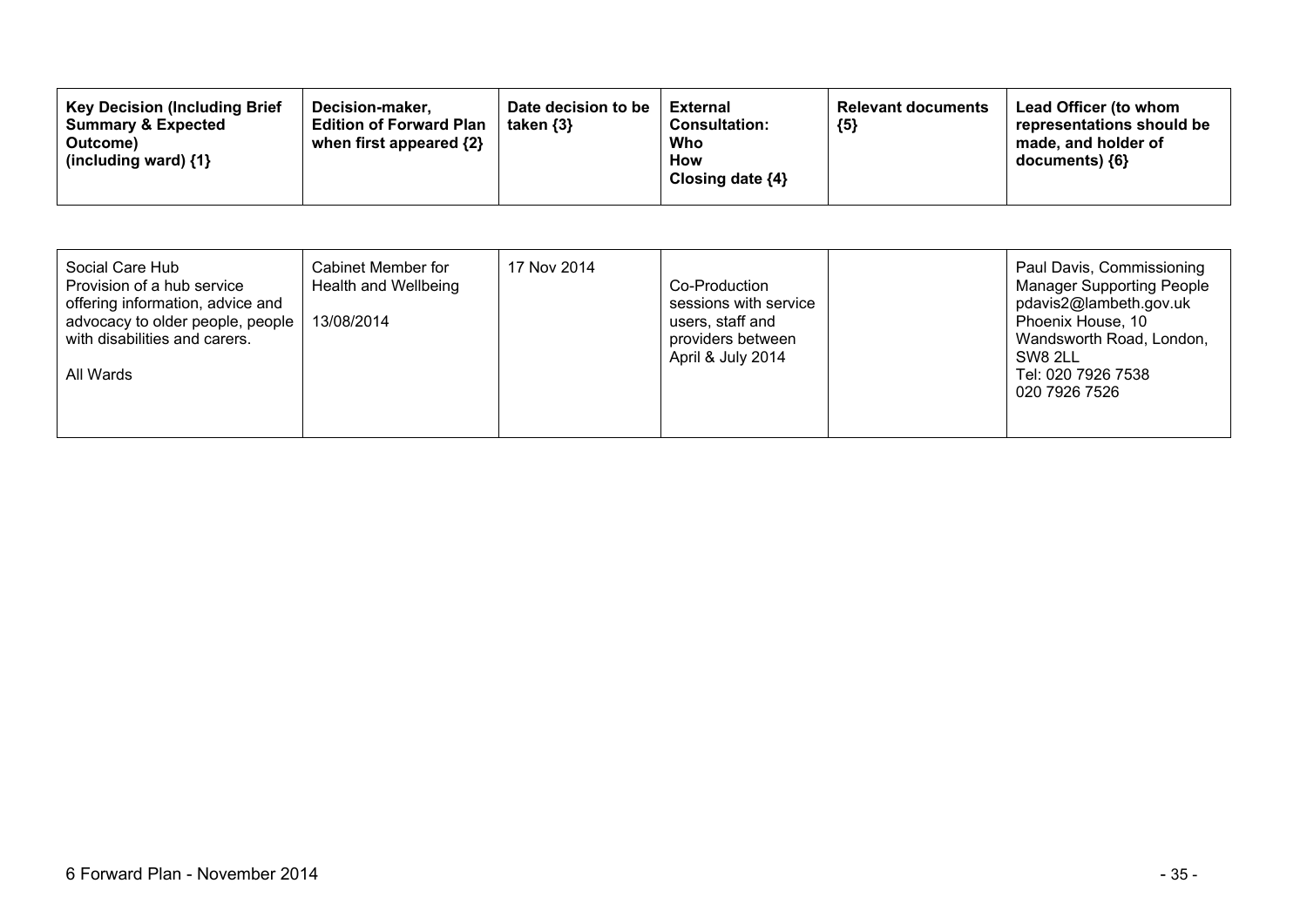| <b>Key Decision (Including Brief)</b><br><b>Summary &amp; Expected</b><br>Outcome)<br>(including ward) $\{1\}$ | Decision-maker.<br><b>Edition of Forward Plan</b><br>when first appeared {2} | Date decision to be<br>taken $\{3\}$ | <b>External</b><br><b>Consultation:</b><br>Who<br><b>How</b><br>Closing date $\{4\}$ | <b>Relevant documents</b><br>${5}$ | Lead Officer (to whom<br>representations should be<br>made, and holder of<br>$documents)$ {6} |
|----------------------------------------------------------------------------------------------------------------|------------------------------------------------------------------------------|--------------------------------------|--------------------------------------------------------------------------------------|------------------------------------|-----------------------------------------------------------------------------------------------|
|----------------------------------------------------------------------------------------------------------------|------------------------------------------------------------------------------|--------------------------------------|--------------------------------------------------------------------------------------|------------------------------------|-----------------------------------------------------------------------------------------------|

## **Housing**

| Approval of Lollard Street<br>Development Agreement for<br>provision of new homes and<br>nursery school<br>The General Exception<br>procedure is likely to be followed<br>Bishop's; Prince's                  | Cabinet Member for<br>Housing<br>11 October 2013   | 17 Nov 2014 | Princes and Bishops<br><b>Ward Members</b>                                                                                                                                                                                                                                                                                            | Resolution to grant<br>planning permission for<br><b>Shell Centre</b><br>development | Lesley Johnson, Interim<br><b>Housing Regeneration</b><br>Manager<br>Ljohnson3@lambeth.gov.uk<br>Hambrook House<br>Tel: 020 7926 3765        |
|---------------------------------------------------------------------------------------------------------------------------------------------------------------------------------------------------------------|----------------------------------------------------|-------------|---------------------------------------------------------------------------------------------------------------------------------------------------------------------------------------------------------------------------------------------------------------------------------------------------------------------------------------|--------------------------------------------------------------------------------------|----------------------------------------------------------------------------------------------------------------------------------------------|
| Development Options Appraisal -<br><b>Fenwick Estate</b><br>To approve the opportunity sites<br>in Fenwick estate as the location<br>for offsite affordable housing<br>provision by Sainsbury/TfL<br>Larkhall | <b>Cabinet Member for</b><br>Housing<br>2 May 2014 | 17 Nov 2014 | Local residents and<br>ward councillors<br>Resident participation<br>in the project will be<br>designed in close<br>liaison with the TRA.<br>A communications<br>plan will be<br>developed by the<br>project team<br>involving drop in,<br>newsletters, events<br>etc to engage with<br>residents and<br>coproduce a project<br>plan. |                                                                                      | Lesley Johnson, Interim<br><b>Housing Regeneration</b><br>Manager<br>Ljohnson3@lambeth.gov.uk<br><b>Hambrook House</b><br>Tel: 020 7926 3765 |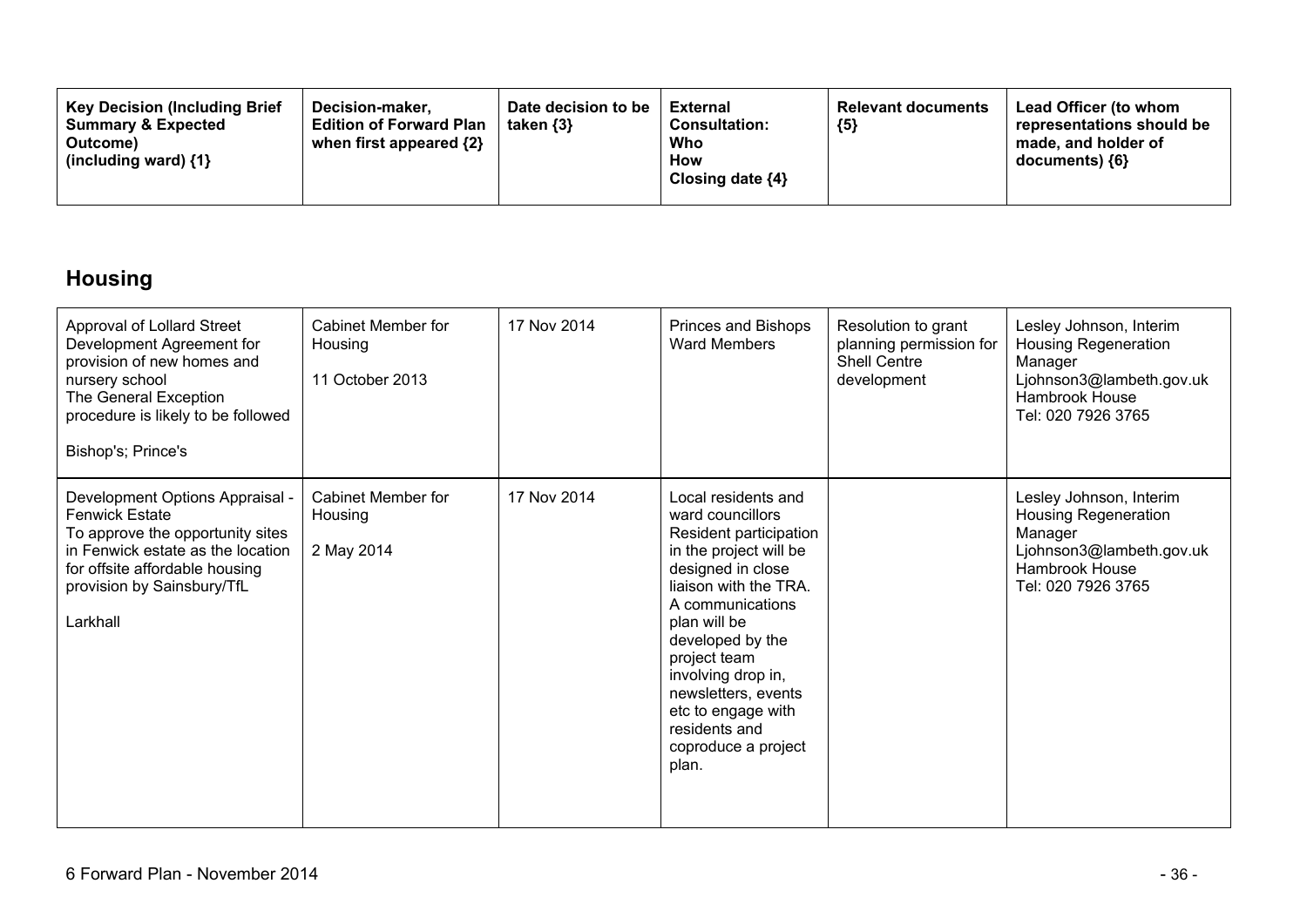| Date decision to be<br><b>Key Decision (Including Brief</b><br>Decision-maker.<br><b>Summary &amp; Expected</b><br><b>Edition of Forward Plan</b><br>taken {3}<br>when first appeared {2}<br>Outcome)<br>(including ward) $\{1\}$ | <b>External</b><br><b>Consultation:</b><br>Who<br>How<br>Closing date $\{4\}$ | <b>Relevant documents</b><br>${5}$ | Lead Officer (to whom<br>representations should be<br>made, and holder of<br>documents) {6} |
|-----------------------------------------------------------------------------------------------------------------------------------------------------------------------------------------------------------------------------------|-------------------------------------------------------------------------------|------------------------------------|---------------------------------------------------------------------------------------------|
|-----------------------------------------------------------------------------------------------------------------------------------------------------------------------------------------------------------------------------------|-------------------------------------------------------------------------------|------------------------------------|---------------------------------------------------------------------------------------------|

| Cabinet Member for<br>Proposal to Appoint Mears Ltd<br>(Interim) for South Area - Waiver<br>Housing<br>An urgent waiver report has<br>been prepared recommending<br>20 June 2014<br>Mears Ltd to take over delivery<br>of repairs and voids works in the<br>south as an interim arrangement<br>only for a period of 18 months.<br>All Wards | 17 Nov 2014 | High-level meetings<br>with Cabinet<br>Member/ LL Board/<br>Contractor |  | Ola Akinfe, Director of<br><b>Property Services</b><br>OAkinfe@lambethliving.org.u<br>Lambeth Living, Hambrook<br>House<br>Tel: 0207 926 3427 |
|---------------------------------------------------------------------------------------------------------------------------------------------------------------------------------------------------------------------------------------------------------------------------------------------------------------------------------------------|-------------|------------------------------------------------------------------------|--|-----------------------------------------------------------------------------------------------------------------------------------------------|
|---------------------------------------------------------------------------------------------------------------------------------------------------------------------------------------------------------------------------------------------------------------------------------------------------------------------------------------------|-------------|------------------------------------------------------------------------|--|-----------------------------------------------------------------------------------------------------------------------------------------------|

### **Jobs and Growth**

| Dangerous Structures Provision<br>Cabinet Member for Jobs<br>To award the contract for<br>and Growth<br>dangerous stuctures under the<br>Framework Agreement drawn up<br>by the Dangerous Structures<br>(Consortium) London (DSCL) for<br>the period April 2014 for 5 years<br>All Wards | 17 Nov 2014<br>Please select date of<br>when decision would<br>be taken. | No consultation $-$<br>the aim will be to<br>align with the<br>DSCL tender in<br>order to secure the<br>dangerous<br>structures<br>provision. |  | Catherine Neal<br>cneal@lambeth.gov.uk |
|------------------------------------------------------------------------------------------------------------------------------------------------------------------------------------------------------------------------------------------------------------------------------------------|--------------------------------------------------------------------------|-----------------------------------------------------------------------------------------------------------------------------------------------|--|----------------------------------------|
|------------------------------------------------------------------------------------------------------------------------------------------------------------------------------------------------------------------------------------------------------------------------------------------|--------------------------------------------------------------------------|-----------------------------------------------------------------------------------------------------------------------------------------------|--|----------------------------------------|

## **Neighbourhoods**